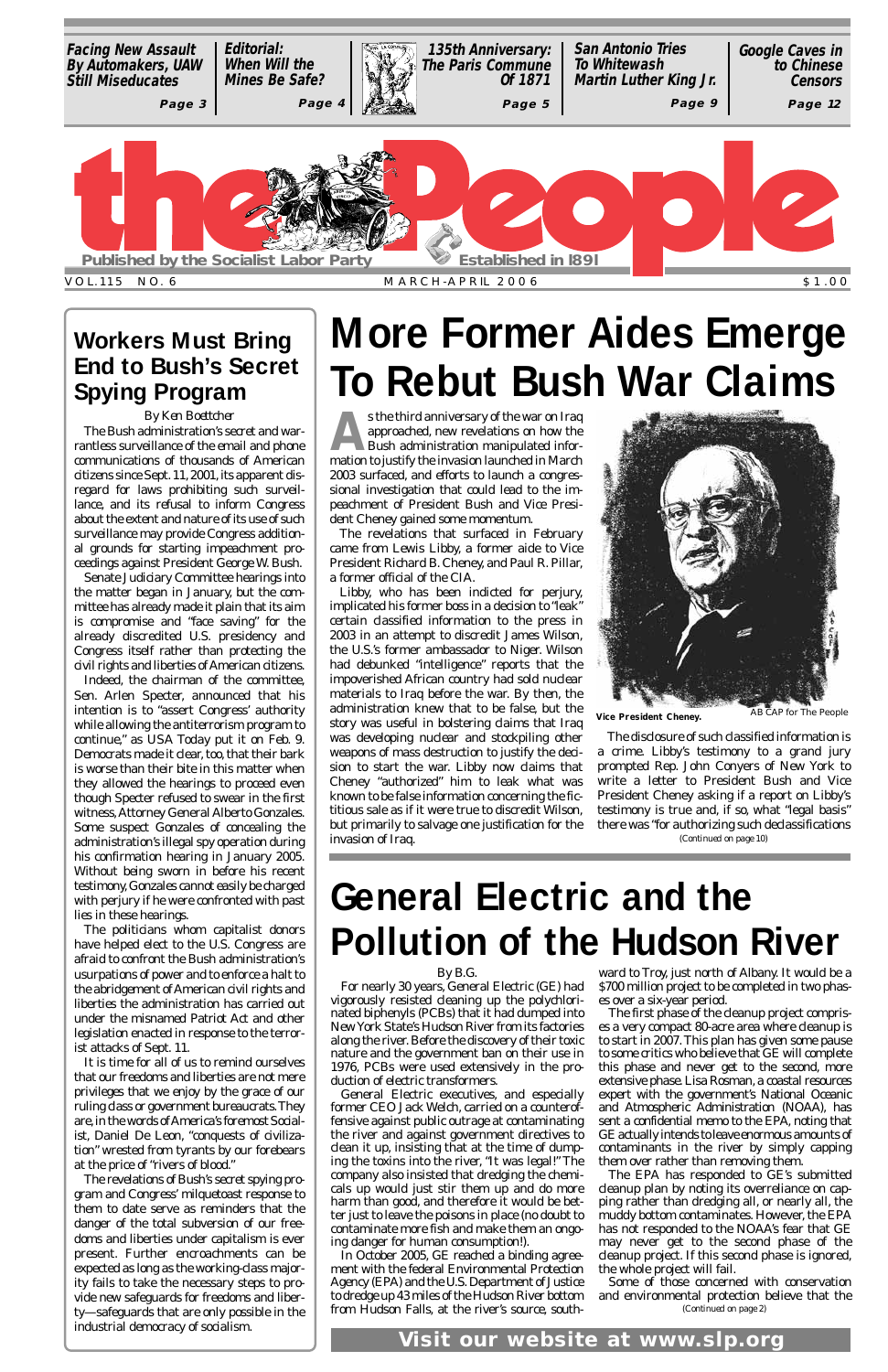### *By B.G.*

If you should need a joint replacement, a bone graft, or a tissue or organ transplant, would you feel safe at having the procedure done in the hospital of your choice, especially a highly regarded hospital? Don't be too sure. Recent revelations into where many hospitals are getting their supplies of body parts are frightening. Take one notable example that has become an ongoing scandal.

Alistair Cooke, noted British journalist and longtime host of television's "Masterpiece Theater," who made his home in New York City, died in 2004 at age 95, suffering from lung cancer that had metastasized to his bones. His family wished to have him cremated but discovered that parts of his body had been harvested without their permission for sale to a medical tissue service company. In order to sweeten the sale, the seller also fraudulently reduced Cooke's age at death to 85 and made no mention to the purchaser of the disease that had wracked Cooke's body.

Nor is this just an isolated incident of fraud in the sale of body parts. There is a thriving business by unethical funeral parlors, embalmers and medical companies of trafficking in stolen human tissues and body parts. Some of the most ghoulish charges in this regard have been leveled against English Brothers Funeral Home in Brooklyn, N.Y. They have been charged with exhuming corpses from graveyards without permission of the families to harvest body parts, which were then sold to Biomedical Tissue Services of Fort Lee, N.J. Biomedical then sold the body parts to other tissue banks in New Jersey, Georgia, Texas and Florida, which then in turn resold these body items to hospitals across the country. *(Newsday,* Jan. 5)

Harmless business practices? Hardly. A Long Island woman from Franklin Square, N.Y., who was suffering from a lower back pain as a result of a car accident, had a bone graft in January 2005 at a nearby hospital. Now she is suffering from syphilis. The tissue used in her bone graft came from one of the Florida tissue banks that had dealt with Biomedical Tissue Services in New Jersey.

> $\Box$  \$5 for a 1 year sub  $\Box$  \$8 for a 2 year sub  $\Box$  \$10 for a 3 year sub **\$9 for a 1 year sub by first-class mail**

Now everyone along the line of direct supply is pleading innocence. The director of corporate communications at the Florida tissue bank that sold the bone used in the Long Island woman's surgery claims that the company carefully and fully tests and sterilizes all tissue before selling it. The doctor who is chief of infectious diseases at the hospital where the woman had her operation denies that she got her disease as a result of the operation because viruses cannot survive on bones, for bones are much too dry. Really? The good doctor seems to be implying that this

woman got her syphilis infection the old-fashioned way.

The only problem with these excuses is that the woman had a test for sexually transmitted diseases just before her operation and the test proved negative.

The district attorneys of Brooklyn and Newark, as well as the federal Food and Drug Administration, are now investigating the practices of Biomedical Tissue Services. Both the Brooklyn district attorney and the New York City Police Department's major case squad are also presently investigating the weird business practices of some members of the death industry, and especially English Brothers Funeral Home. So far, they have dug up three bodies from Brooklyn graveyards and are seriously considering 30 more to be of interest. The cases of about 1,000 bodies altogether are under review. The three bodies already exhumed indicate that plastic tubing was used as replacement for legs and joints now missing from the corpses.



Various hospitals that had secured tissues originating from Biomedical Tissue Service have sent letters to all patients who received that tissue during medical procedures to have themselves checked for HIV, hepatitis and syphilis.

According to *Newsday* (Jan. 6), "Biomedical has been accused by two New York families of purchasing stolen body parts dug up from graveyards in Brooklyn, forging documentation indicating that it was properly donated and then selling it to tissue banks that supply hospitals across the country."

As of this writing, no criminal charges have yet been brought because the investigations are not complete, although it is expected that there will soon be sufficient evidence for prosecution.

The so-called captains of industry have always known how to skin their workers while they were alive. Now they have derived new techniques to steal from them when they are dead.

| <b>NAME</b>                                                                                                                 |              | PHONE. |
|-----------------------------------------------------------------------------------------------------------------------------|--------------|--------|
| ADDRESS.<br>the contract of the contract of the contract of the contract of the contract of the contract of the contract of |              | AP'    |
| (11)<br>the control of the control of the control of the control of                                                         | <b>STATE</b> |        |
| Make check/money order payable to The People.                                                                               |              |        |

**the People** P.O. Box 218, Mountain View, CA 94042-0218

### **A sample copy of The People is your invitation to subscribe.**

# **A Medical Scandal**

EPA is being too forgiving and gentle with GE, considering the company's past foot dragging and refusal to accept responsibility for its poisoning of the river.The environmental director of Clearwater, an organization particularly concerned about the Hudson River, commented pessimistically,"The project is designed to fail."Time will tell. But GE's past history of denying its responsibility for polluting the environment and refusing for years to right its wrongs does not give one confidence that this capitalist enterprise is interested in the welfare of the human race.





- *America's Workers Can Build a Better World* **(SLP National Platform)**
- *Global Warming: All Talk, No Action Worsens Threat*
- *Technology & Job Loss: What Workers Can Do About It*

*Please send me \_\_\_\_\_\_ copies of each of the above titles. I enclose \$2 per 100 ordered to help cover printing and postage costs.*

*Address*

**Mail to: NEW YORK LABOR NEWS P.O. Box 218, Mtn. View, CA 94042-0218**

### **Help Them Out!**

### Revolutionary Greetings!

I trust that this kite has found the party somewhere in time and in the best of health and spirits. I come to you from within the confines of the Belly-o-da'-Beast, and I am writing to request that you please send me a

copy of the current issue of your organ, *The People*, and that you please place me on your mailing list so that I may continue receiving future issues. In addition, I



would ask that you bless me with any other info that you can which will enlighten me concerning the activities and objectives of the SLPA.

Your attention to these matters as soon as possible is greatly appreciated, and I thank you very much in advance. For a world without oppression or exploitation,

> In solidarity, MARLAND HENRY GIBSON Carlisle, Ind.

*Thanks to the generosity of our subscribers, we had the funds to enter a subscription for Mr. Gibson and to send him information about the Socialist Labor Party. Similar requests from indigent prisoners are received regularly. You can help them out by sending a \$5 contribution to our Prisoner Subscription Fund. Send to The People, P.O. Box 218, Mountain View, CA 94042-0218.*

LNS

### **Do You Belong?**

Do you know what the SLP stands for? Do you understand the class struggle and why the SLP calls for an end of capitalism and of its system of wage labor? Do you understand why the SLP does not advocate reforms of capitalism, and why it calls upon workers to organize Socialist Industrial Unions?

If you have been reading *The People* steadily for a year or more, if you have read the literature recommended for beginning Socialists, and if you agree with the SLP's call for the political and economic unity of the working class, you may qualify for membership in the SLP. And if you qualify to be a member you probably should be a member.

For information on what membership entails, and how to apply for it, write to: SLP, P.O. Box 218, Mountain View, CA 94042-0218. Ask for the SLP Membership Packet.



8 pages 50¢ (postpaid)

**New York Labor News P.O. Box 218 Mountain View, CA 94042-0218**



**PRIVATE**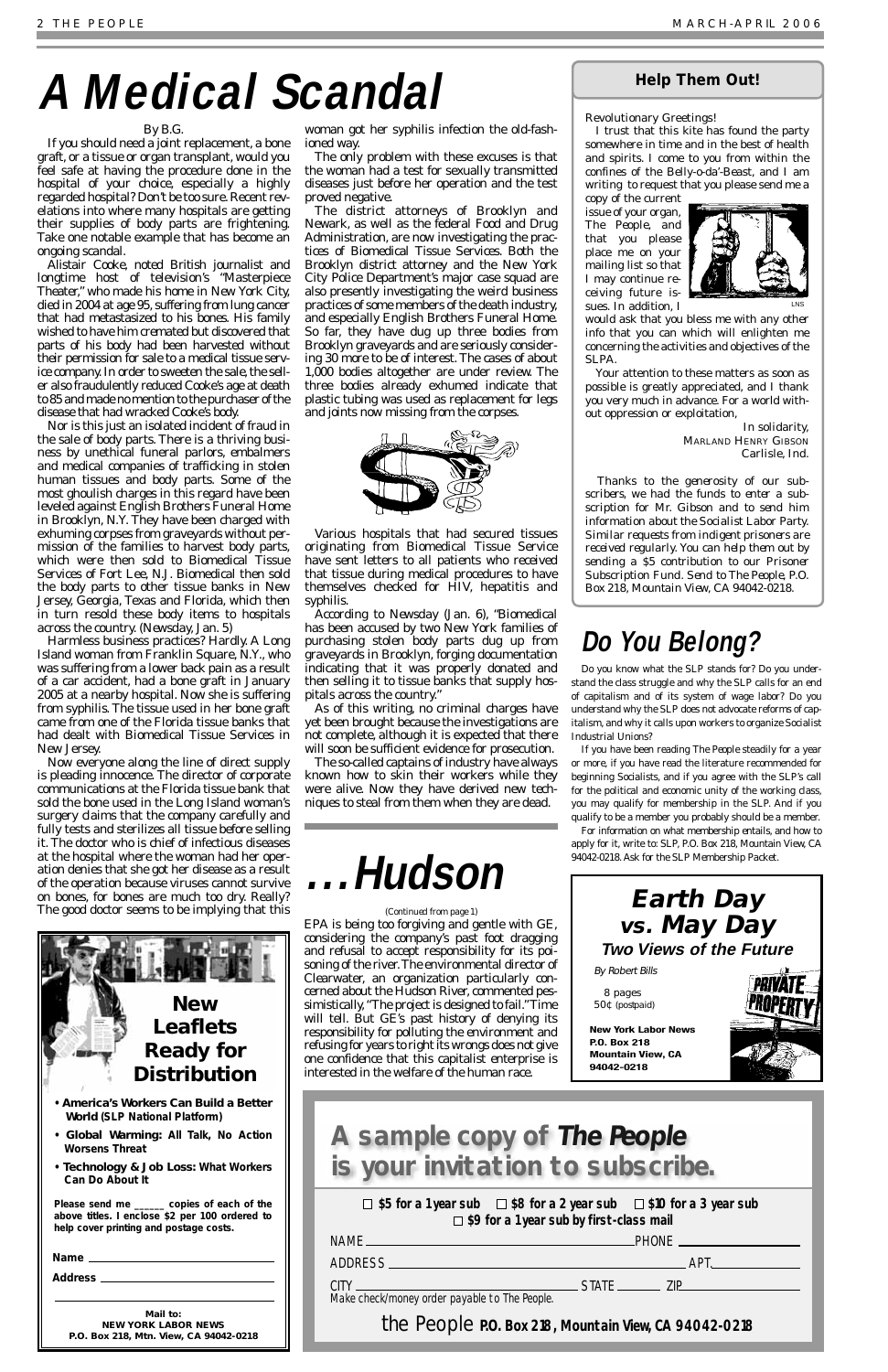### *By Michael James*

Need a laugh? Who doesn't? The Feb.6 issue of *The Nation* magazine is a real laugh-out-loud side-splitter. Several prominent Democrats have written about their ideas for saving America. So, what's the joke? Well, get ready, this will kill you. They want corporations to be good citizens.

For example, Jan Schakowsky, a congressional representative from Illinois, calls for "patriot corporations" which will be as committed to American workers as they are to selling goods." Rep. Schakowsky, who apparently has never acknowledged the reality of the class struggle in capitalist society, has a truly utopian and delusional vision of "a new patriotic ethic in Americaone that unites workers and their employers." Has she heard of NAFTA? Does she not know that U.S. corporations, having abandoned petty patriotic sentiments, are now pursuing profit by exploiting foreign workers?

Congressman Hinchey of New York is concerned about how deregulation has allowed "fewer than 10 huge media conglomerates" to control our news and entertainment so that "Stories that matter deeply to the country's wellbeing have been replaced by sensationalized murders and celebrity gossip." He correctly blames the U.S. corporate culture for "the dumbing down of America," but his answer is to call for Congress to take regulatory action. Sheila Jackson Lee represents Texas. She says we need "accountable corporations" because business practices such as "downsizing and outsourcing, excessive executive pay, the unjust dumping of pensions, accounting fraud, [and] price gouging" are "fundamental threats to our democracy." She correctly understands that corporations are enemies of democracy but her only solution is that "Congress must increase its oversight." Congressman Raul Grijalva of Arizona is concerned about nature and the environment because "The interests of corporate contributors always trump the public's well-being." Congressman Owens of New York wrote about America's contempt for public education. He wants to increase the federal share of public education financing from eight percent to 25 percent because

s auto industry layoffs and possible<br>
selves in desperate circumstances, and<br>
union reconosce miss the mark as shown by bankruptcies loom, workers find themunion responses miss the mark, as shown by UAW President Ron Gettelfinger's column in the January-February issue of *Solidarity*, the UAW's bimonthly magazine.

> "The United States spends a far smaller percentage of its national budget on education than other developed—and developing—nations." He fears the ignorant masses: "...We are accumulating masses of dysfunctional citizens who imperil our society." He also fears unrest or revolution because, as the country abandons its urban poor, "we can also expect continuous rebellions."

And so these elected officials would have government save us from the corporations. There are two problems with this idea.The first is that corporations are inherently flawed. They are money machines, predatory, violent, singular in purpose, ruthless and totally unencumbered by a social consciousness. A graduate text in psychology admits that persons with the mental illness known as antisocial personality disorder tend to thrive in the corporate world. The point is that corporations are antisocial entities that must be abolished rather than reformed. The second problem regarding governmental regulation of corporations is that capitalist government in America serves the corporate, ruling class. Marx said it best: "Law, morality, religion are...so many bourgeois prejudices, behind which lurk in ambush just as many bourgeois interests." In other words, the working class has no government. Democrats are funny. They want corporations to be "patriotic" or "accountable."They would have corporations abandon their pursuit of profit and class interests and instead embrace ecology or social justice. Funny how some people cling to the false hope of reformism.

### *By Bruce Cozzini*

Gettelfinger's column concerned the effect on workers of the "restructuring" of Delphi, an auto parts manufacturer spun off by GM in 1999. Delphi went into Chapter 11 bankruptcy in October of 2005.

While portraying the economic abuse of Delphi's workers, Gettelfinger offers a disingenuously utopian view of how capitalism works, and completely distorts class relationships. His solution to the entire problem amounts to the collective bargaining version of "can't we just kiss and make up."To make this seem more reasonable, he places blame for the abuse on new chief executive Steve Miller.

Miller and his band of bankruptcy lawyers and restructuring consultants have, in typical capitalist style, dumped the burden of keeping Delphi alive on the back of the workers, attempting to slash pay and benefits by more than 60 percent. Miller's first contract proposal to the UAW would have cut wages of production workers to \$9.50 an hour, which works out on an annual basis to be less than \$600 above the official U.S. poverty level of \$19,197 for a family of four.

Likewise in typical capitalist fashion, Miller and his executive cohorts are rewarded generously: \$3 million signing bonus for Miller and \$750,000 for the last six months of last year, "incentive bonuses" of \$43 million for key executives during the two years of Chapter 11, an additional \$88 million "to Delphi's top 500 executives when the company emerges from bankruptcy" or is dismantled and sold off, \$9.85 million to their law firm, 10 percent of stock in the restructured company to 600 "key employees" and a \$15 million completion fee to their investment banker at completion of the reorganization plan.

That is how bankruptcy works. The company

is protected from creditors until a plan can be put into place to eventually make it profitable again. Often executives are brought in who specialize in rapacious moves companies view as necessary.Workers called one such executive

of decades past "Chainsaw Al" for his ruthlessness in reorganizing several companies. Workers are laid off, wages and benefits cut, pensions canceled. (Note: United Air Lines just emerged from bankruptcy. "In the past three years," according the *Chicago Tribune* of Feb. 2, "UAL has cut 24,000 jobs and reduced labor costs by \$4 billion." So who pays for UAL's "recovery?")

Mr. Gettelfinger, however, treats Miller as an aberration, rather than someone simply brought in by the corporation to (willingly) perform their dirty work for them. He cites interviews given by Miller to the media "in which he declared the company's biggest problem is that workers like you [the Delphi workers] are grossly overpaid while top executives are woefully underpaid." Gettelfinger claims that "Miller is intent on kicking Delphi's hourly workers out of the middle class [!]...while lavishly rewarding the people at the top" for their mismanagement. He goes so far as to say, in a boldface heading, that "Miller's vision dooms America." He further describes the vision as "an America sharply divided between a superrich elite and the working poor, with no middle class as we know it today."

For a picture of Gettelfinger's vision, he opens his column as follows: "Suppose your employer was in serious financial trouble. Would you be willing to make sacrifices to keep the company going? If you were confident the sacrifices would be shared equitably,...you probably would." And after attributing all of the company's abuses against the workers to Miller, he concludes, "Make no mistake: The UAW is willing to work with Delphi to craft a fair and equitable plan to get the company back on track, just as we've worked with Chrysler, Navistar, Ford, General Motors and other companies to solve tough problems."

In declaring the Delphi workers as "middle class," Gettelfinger is attempting to blur class relationships and the class struggle itself. The exploitation of labor is the basis for capitalist profit, and the class struggle is the fight between capitalists seeking to maximize profit and workers trying to earn a decent living. It's not a matter of choice: capitalists don't have the option of being benevolent; they are in competition with other capitalists. For the president of a major union, which has prided itself on militancy in the past, to pretend otherwise is a sign of either ignorance or dishonesty.

Workers have to know where they stand. In the American automobile industry workers are in jeopardy. Both Ford and GM have announced major layoffs and plant closings. Workers can expect to be out of work or forced to accept much lower wages. It's not about villains like Miller; it's capitalism. And the choice, not something the procapitalist UAW would recommend, is Socialist Industrial Unionism, working towards socialism. It is more than a choice; it is a necessity.

# **Facing New Assault, UAW Still Miseducating Workers**



*The People* (ISSN-0199-350X), continuing the *Weekly People*, is published bimonthly by the Socialist Labor Party of America, 661 Kings Row, San Jose, CA 95112-2724.

Periodicals postage paid at San Jose, CA 95101-7024. Postmaster: Send all address changes to *The People*, P.O. Box 218, Mountain View, CA 94042-0218. Communications: Business and editorial matters should be addressed to *The People*, P.O. Box 218, Mountain View, CA 94042-0218. Phone: (408) 280-7266. Fax: (408) 280-6964.

Access *The People* online at: www.slp.org. Send e-mail to: thepeople@igc.org.

Rates: (domestic and foreign): Single copy, \$1. Subscriptions: \$5 for one year; \$8 for two years; \$10 for three years. By firstclass mail, add \$4 per year. Bundle orders: 5–100 copies, \$16 per 100; 101–500 copies, \$14 per 100; 501–1,000 copies, \$12 per 100; 1,001 or more copies, \$10 per 100. Foreign subscriptions: Payment by international money order in U.S. dollars.



**Cover of the Jan.-Feb. issue of Solidarity.**

# **Democrats Say the Funniest Things**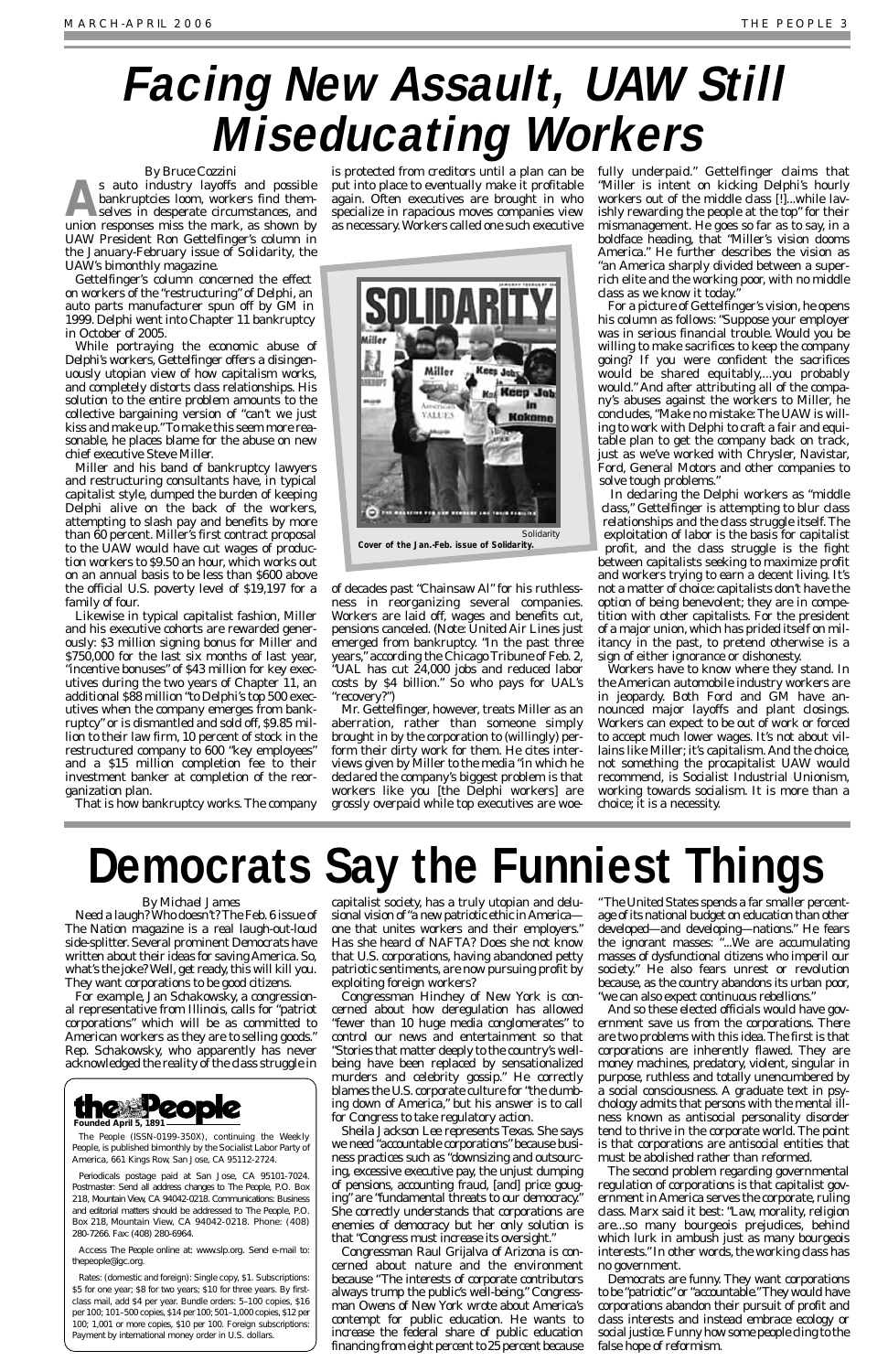### **Cost of Government**

(*Daily People*, Feb. 10, 1901)

It is a feature of capitalism that government necessarily becomes more and more costly to its owners—that is, the capitalist class—as the years and the decades roll on.

In 1861, with a population of 31 million, the total expenditure of our national government, including the interest on a public debt of \$90 million, was less than \$67 million.

In 1881, the population was 50 million, and the expenditure, including the interest on a debt of over \$2 billion, was \$260 million.

This year the population is close upon 80 million, the interest-bearing debt has been reduced to about \$1 billion, but the expenditure already in sight, according to the appropriation bills passed or to be passed by Congress in its present session, is to be about \$800 million.

In other words, if we should use the vicious and bamboozling per capita mode of comparison which is in vogue among capitalist statisticians, we would find that the national expenditure, per head of population, was about \$2 in 1861, \$5 in 1881 and \$10 in 1901. Moreover, in multiplying these figures by five, we would find the so-called "average cost" of our national government "per family" as follows: \$10 in 1861, \$25 in 1881 and \$50 in 1901.

During the same periods the cost of state and municipal governments has also vastly increased.The budget of Greater New York this year is very nearly \$100 million; a figure which, treated in accordance with the same confusing per capita mode of averaging, would make it appear that each family residing in the American metropolis is now contributing \$140 to the municipal and state budgets, besides \$50 to the national expenditure, or \$190 in the aggregate, out of its own earnings or income.

It falls under the sense that such a statement, as regards the wageworkers, is absurd. Its object is to befool them into a belief that their condition would be better if the cost of capitalist government were less, and that they must consequently take sides in the dispute constantly raging between their exploiters concerning the extent and the mode of taxation; whereas their condition, under any fiscal system that we may conceive, can only be affected by the competition between them, supplemented or superinduced by the competition of the machine with human labor.

### *A De Leon Editorial*

### **Taxes and the Working Class**



*The cost of maintaining the political state, and the method of financing it, are irrelevant to the condition of the working class.*

The deaths of 21 miners in the first 32 days of this year, the public outcry that followed and the response of industry spokespersons, politicians and reformers suggest that another round of mine safety reform may be in the air. That can do little to improve safety and health in the nation's mines, however.

It is no surprise that one of the worst offenders, facing likely legal responses to an "accident" at one of its mines, has promised better behavior in the future. Ben Hatfield, president of the International Coal Group Inc. (ICG), which owns the Sago Mine where 12 West Virginia miners were killed on Jan. 2, "reaffirmed the company's commitment to safety," according to United Press International. "We intend to be a leader in the effort to identify and develop safety technologies that will help to prevent future tragedies," Hatfield promised a U.S. Senate subcommittee.

ICG has no "commitment to safety" beyond that needed to keep its mines open and their product flowing to the market, and neither state nor federal safety regulations pose any serious obstacle in its path. The federal Mine Safety and Health Administration (MSHA), for example, handed the Sago Mine 205 safety citations in 2005, including 18 in the last quarter alone for "serious and substantial" breaches that could cause fatalities or major injuries at the mine. Many of those citations involved ventilation rules intended to avert explosions like the one at Sago.

Safety citations bother coal-mining capitalists and their managerial officials about as much as an occasional bit of gravel in their shoes.Their real commitment is to profits. ICG-Sago chose to risk MSHA's low-cost citations rather than comply from the start with rules it knew could boost safety. It made this choice in the knowledge that racking up MSHA's fines was a whole lot cheaper than compliance with the regulations. The fines for Sago's 205 violations in 2005 totaled about \$25,000. The largest fine for a serious repeat violation was \$878. The last reported quarterly earnings figure for ICG was \$158 million.

MSHA responded to the fatal disasters that opened the year by ordering a meaningless one-hour "Stand Down for Safety" on Monday, Feb. 6. In this hour, miners and company officials were to "go over the hazards involved with mining and the vital safeguards that need to be taken." Miners know intimately the "hazards involved with mining," but they have at present no control over the "vital safeguards" that need to be taken.

MSHA's response to the carnage was worse than adding insult to injury. Its onehour national "stand down" was merely a tepid extension of West Virginia's response to the deaths of 14 miners there by Feb. 1. On that day, Gov. Joe Manchin issued a plea to the industry for a "stand down" for complete safety checks before any West Virginia mine resumed operation. MSHA also announced—effectively in violation of its own oft-violated rule against advance notice of inspections—that it would immediately send more inspectors to West Virginia! Further, on Feb. 7 MSHA announced a *temporary* emergency rule that would, rather than boost safety, merely standardize evacuation procedures when existing hazards create an emergency!



Seeing the writing on the wall, the National Mine Association (NMA) has praised MSHA's weak-kneed response. In a Feb. 1 statement, NMA President Kraig R. Naasz commended MSHA for its "stand down" and said the NMA would "assist the entire coal mining community in redoubling its commitment to safety."

The NMA contends that a trend toward fewer mining deaths and injuries over the past few decades, a period during which output increased, is evidence of the industry's "commitment to safety." A more believable explanation exists. As SafetyMine.com puts it in a "Mine Safety Fact,""Many occupational safety and mining scholars attribute mine safety progress in the United States to technological advances in mining equipment. Mining technology improves safety by reducing exposures through increased productivity (e.g., longwalls), by replacing man hours with machine hours (e.g., continuous miners)...." In short, mining companies, in their unceasing search for ways to toss more human labor power out of the process of production and thereby to beat their competitors in the marketplace, have indeed contributed to safety in the mines—by tossing miners out of their jobs! That is the kind of "job safety" only a capitalist can appreciate.

Of course, every cent that is spent in any way by any person, association or government, represents a value produced by labor. So is, for instance, a "grand party" given by the Bradley Martins. But it does not follow that the workers whose labor has produced the wealth of all such gentry would get one cent more in payment for their exertions if there were no such displays among "the 400." The "savings" of the latter would simply be increased to *(Continued on page 8)*

what is socialism?

Reformers contend that it is time to put teeth into MSHA's fines and even pass new laws that would hold company officials criminally responsible for deaths and injuries. But nothing exists today to prevent MSHA from boosting its fines, and laws already exist that could be used to hold corporate officials criminally responsible for deaths and injuries.Witness the criminal prosecutions of Enron executives for what their capitalist investors regard as the far more heinous crime of cheating fellow capitalists! Part of the problem is that the capitalist political state is left to choose when and how to do the enforcing, and what is at stake in the mines is "merely" the lives and health of miners—who can be easily replaced from the ranks of the unemployed. The state can emasculate or enforce as its sees fit, according to the interests of whatever particular element of the capitalist class holds sway at the time. However, the heart of the problem is that workplaces are not democratic. They are in effect dictatorships ruled by capitalists or their representatives. Lacking the kind of industrywide, classconscious organization needed to defend and advance their interests on the job, miners cannot effectively put health and safety above the profit interests of the owners. Miners' lives and health can never be made secure by reforms that purport to address mine hazards while leaving ownership and control of the mines in the hands of capitalists, whose primary concern is the lining of their own pockets. Miners cannot look to coal capitalists, or politicians and bureaucrats in the pay of the capitalist political state, or even to procapitalist union bureaucrats or other reformers, to guarantee mining safety and health. Only when miners have direct control of the mines will they be able to make them as safe as modern technology, experience and intelligence make possible. And that will come about when they take over the mines as part of a transformation of society as a whole—to a new society, a socialist society based on collective ownership of the economy, a democratically administered economy operated for the benefit of all.

*—K.B.*

### **When Will the Mines Be Safe?**

Socialism is the collective ownership by all the people of the factories, mills, mines, railroads, land and all other instruments of production. Socialism means production to satisfy human needs, not, as under capitalism, for sale and profit. Socialism means direct control and management of the industries and social services by the workers through a democratic government based on their nationwide economic organization.

Under socialism all authority will originate from the workers, integrally united in Socialist Industrial Unions. In each workplace, the rank and file will elect whatever committees or representatives are needed to facilitate production. Within each shop or office division of a plant, the rank and file will participate directly in formulating and implementing all plans necessary for efficient operations.

Besides electing all necessary shop officers, the workers will also elect represenitives to a local and national council of their industry or service—and to  $\varepsilon$ congress representing all the industries and services. This all-industrial congress will plan and coordinate production in all areas of the economy. All persons elected to any post in the socialist government, from the lowest to the highest level, will be directly accountable to the rank and file. They will be subject to removal at any time that a majority of those who elected them decide it is necessary.

Such a system would make possible the fullest democracy and freedom. It would be a society based on the most primary freedom—economic freedom.

For individuals, socialism means an end to economic insecurity and exploitation. It means workers cease to be commodities bought and sold on the labor market and forced to work as appendages to tools owned by someone else. It means a chance to develop all individual capacities and potentials within a free community of free individuals.

Socialism does not mean government or state ownership. It does not mean a state bureaucracy as in the former Soviet Union or China, with the working class oppressed by a new bureaucratic class. It does not mean a closed party-run system without democratic rights. It does not mean "nationalization," or "labor-management boards," or state capitalism of any kind. It means a complete end to all capitalist social relations.

To win the struggle for socialist freedom requires enormous efforts of organizational and educational work. It requires building a political party of socialism to contest the power of the capitalist class on the political field and to educate the majority of workers about the need for socialism. It requires building Socialist Industrial Union organizations to unite all workers in a classconscious industrial force and to prepare them to take, hold and operate the tools of production.

You are needed in the ranks of Socialists fighting for a better world. Find out more about the program and work of the Socialist Labor Party and join us to help make the promise of socialism a reality.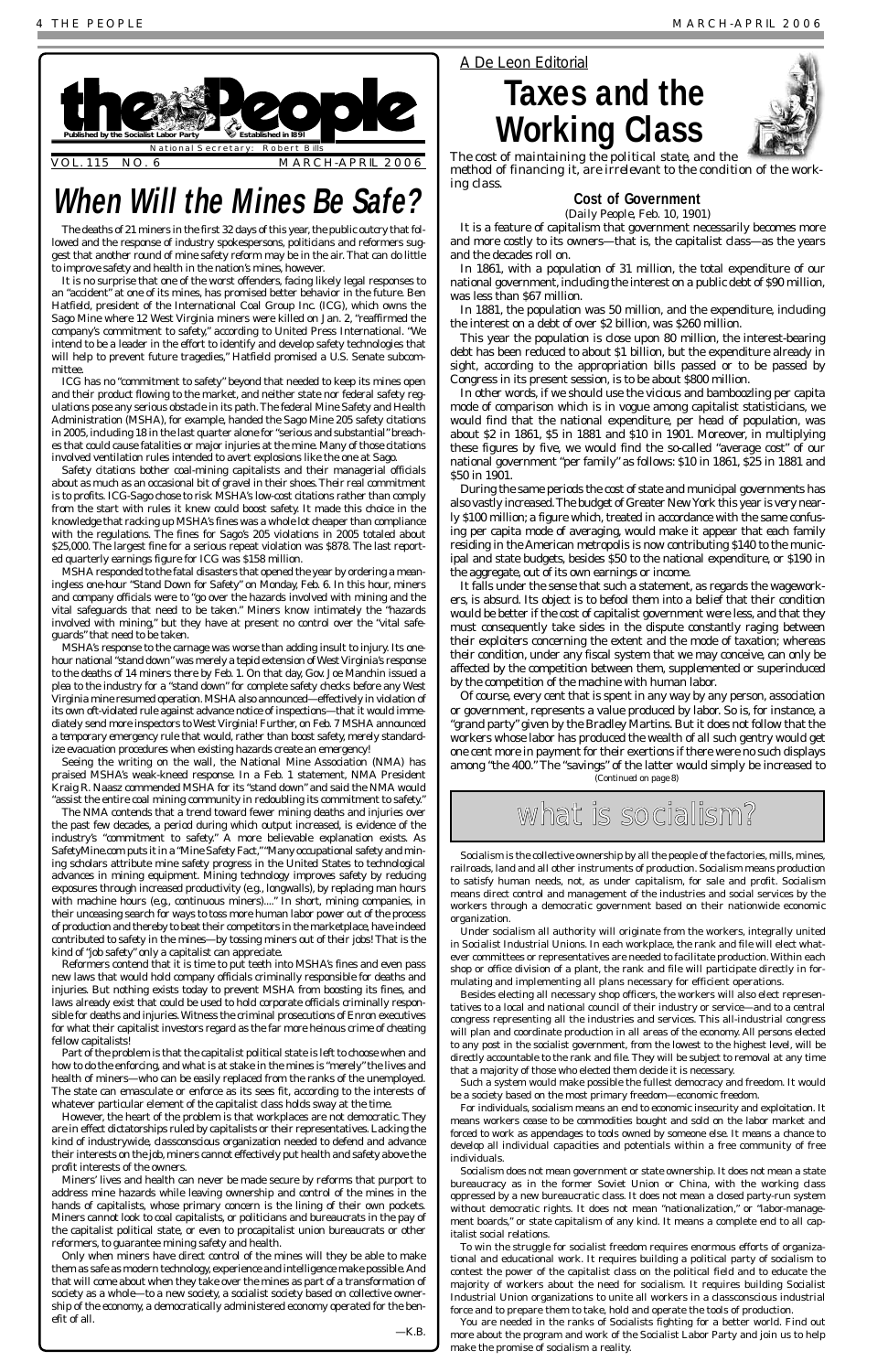**To many workers, the Paris Commune may**<br>seem like nothing more than a vague and<br>distant event in the history of another seem like nothing more than a vague and country. It would be a mistake to think that the ruling class thinks of it the same way. Their memory of the Commune still burns because it shattered a myth that lays at the very foundation of capitalist society: the myth that capitalists are indispensable to production, and that production would cease and anarchy would reign without them. The Commune of 1871 exposed the myth, not by design, but by the force of circumstances that compelled the workers of the city to take matters into their own hands.

During its brief life, the Commune so organized and ran Paris as to prove beyond doubt that the working class is capable of establishing and operating a government "of, for and by

the people" in the most meaningful sense of those words. Most officials and functionaries in the public services deserted Paris at a signal from their superiors at Versailles, where the bourgeois government had established itself. They carried off seals, cash, records, committed vandalism and otherwise attempted to disrupt and destroy public services. Similarly, the owners and managers of hundreds of private enterprises and factories locked their doors and headed for Versailles. With the "brains" of the enterprises absent, the Versaillese believed the workers would be stymied and that production would remain interrupted until the masters returned.

How the workers reorganized the services and reopened vital factories, and how they drew upon their own numbers for "directive ability," forms a heroic chapter of the heroic story of the Commune. They had no plan for industrial union administration, or, indeed, any conception of the administrative organ and social form developed by the SLP and Daniel De Leon more than a quarter of a century later. The insurrection itself burst upon them like a storm and literally thrust responsibility and a host of urgent and gigantic problems in their hands. Yet the manner in which they accepted these responsibilities and grappled with the problems was the *common sense* manner implicit in the Socialist Industrial Union program.

The telegraph workers reorganized the telegraphs; the public markets were closed only a few hours; from their own ranks the workers who kept the streets lighted drew their supervisors; even the cemeteries, which French president Adolph Thiers and his agents had tried to disorganize, were soon "functioning" under the direction of employees. An example of the actual procedure of these workingmen, suddenly thrown upon their own, could be found in the

postal services.

Before the postal officials fled to Versailles, they hid or carried off stamps, seals, equipment, carts, etc., and posted placards instructing employees to proceed to Versailles on pain of dismissal. Many did. Others might have followed but for the fact that they were not forewarned. When they came to organize the mail service, Lissagaray relates in his *History of the Commune of 1871*, they were addressed by Theisz, "a chaser,"who was appointed to direct the post office by the Central Committee. "Little by little they gave way," writes Lissagaray. "Some functionaries who were Socialists also lent their help, and the direction of the various services was intrusted to head-clerks. The divisionary bureaus were opened, and in forty-eight hours the collection and distribution of letters for Paris reorganized....A superior council was instituted, which raised the wages of postmen, sorters, porters, caretakers of the bureaus, shortened the time of service as supernumeraries, and decided that the ability of employees should be tested for the future by means of tests and examinations."

No similar problem of "persuasion"arose in the case of privately owned enterprises. However,

to "take over," plus the handicap arising from lack of time and the necessity to defend against military attack, prevented a full-scale assumption of industrial administration and operation. For the most part, only factories turning out urgently needed items were opened.

Overshadowing these failures was the action of the Commune itself in its decrees on the disposition of deserted workshops. These decrees, issued less than a month after the insurrection of March 18, called for an inventory of abandoned factories, and ordered trade councils "to present a report on the practical means of exploiting again at once these deserted shops, not by the renegades who have left them, but by a cooperative

here the Parisian workmen's failures to prepare tions of modern industry, require the prerevolutionary economic organization of the workers, and their appreciation of the economic organization's postrevolutionary role as the organ of industrial administration. To the Socialist Industrial Union, power, responsibility and the problems of production and distribution will not come as an unexpected storm. They will come, rather, as the fruit of conscious struggle. What the Communards extemporized with such efficiency as to enrage their "natural superiors," the SIU will accomplish in a planned, organized assumption of control and power.

association of the workers once employed therein." There was also to be a "final cession" of the proprietors in question "to the workers' societies," but only when "the amount of the indemnity the societies shall pay the employers" was determined by arbitration boards! The proposal to indemnify the employers betrays a lack of clarity. However, the wonder is not that the Communards betrayed ignorance of the full implications of the upheaval, but that they comprehended them as fully as they did. In his *Civil War in France*, Karl Marx summarized the capitalists' reaction to the workers' demonstration of administrative ability. "When the Paris Commune took the management of the revolution in its own hands," he wrote, "when plain workingmen for the first time dared to infringe upon the governmental privilege of their 'natural superiors,' and, under circumstances of unexampled difficulty, performed their work modestly, conscientiously, and efficiently—performed it at salaries the highest of which barely amounted to one-fifth of what, according to high scientific authority, is the minimum required for a secretary to a certain metropolitan school board—the old world writhed in convulsions of rage at the sight of the Red Flag, the symbol of the Republic of Labor, floating over the Hotel de Ville." The Commune overcame the most menacing problems of the administration of services and production with common sense and energy. However, the revolution of the 21st century will require more than common sense and energy if vital services and other economic processes are not to be disrupted.The nature of the revolution, and the magnitude, complexity and ramifica-

### **How the Workers Took Paris**

On March 18, workers the world over have cause to commemorate the Paris Commune of 1871. The first workers' government the world had known, the Commune governed Paris for just two brief months before it was savagely suppressed by the bourgeoisie. Yet that short period marked a turning point in the history of labor's struggle to free itself from the shackles of class rule.

Karl Marx called the Commune the most tremendous event in the history of European civil wars. After the June 1848 uprising in France, Marx had noted that henceforth "every revolution in France would bring up the question of 'overturning bourgeois society,' while before February, 1848, it could be a question only of overturning the form of government."

In June of 1848, the proletariat was "still incapable of carrying through its own revolution." But in the next 18 years economic and political conditions in France developed considerably, as did the consciousness of the French proletariat. With the Paris Commune of 1871, the overthrow of capitalist class rule was placed on the social agenda as a real possibility and socialism was posited as a practical alternative.

### **Imperialist War**

As with so many uprisings since, imperialist war set the stage for revolution. In 1870, the adventurer Louis Bonaparte

(Emperor Napoleon III) declared war against Prussia, a strategy he thought would help him keep his throne and solve France's domestic problems. Instead, the Prussians soundly defeated the French troops and laid siege to Paris. Louis Bonaparte abdicated.

With the collapse of the Second French Empire, a bourgeois republic was proclaimed on Sept. 4, 1870. Under the leadership of Louis Adolphe Thiers, a "Government of National Defense" was formed to guard Paris against the invaders. But the army, riddled with corruption and treachery, was less than fully committed to

the city's defense.

The military leaders had to keep one eye on the invaders and the other on the restless Parisian workers, whom they rightly regarded as the paramount enemy. On Oct. 31, workers stormed City Hall, but withdrew, leaving Thiers and Co. to rule for another four months.

During this period, Paris remained under a state of siege, surrounded by Prussian soldiers. The French armies suffered defeats at Metz and Sedan and many were taken prisoner by the Prussians. Consequently, the defense of Paris fell more and more to citizen-soldiers enrolled in the National Guard.The majority of these guardsmen were workers who demanded the fight against the invaders be continued.

After a 131-day siege, the Republic capitulated to the Prussians on Jan. 28, 1871. The Prussian army entered the city, but finding themselves surrounded by armed workers, they limited their occupation of Paris to one small symbolic area. Forts were surrendered and federal army troops were disarmed, but the Prussians made no attempt to confiscate the cannon and arms of the national guardsmen.

### **135TH ANNIVERSARY**

# **The Commune of 1871** A Landmark in Working-Class History

*(Continued on page 6)*

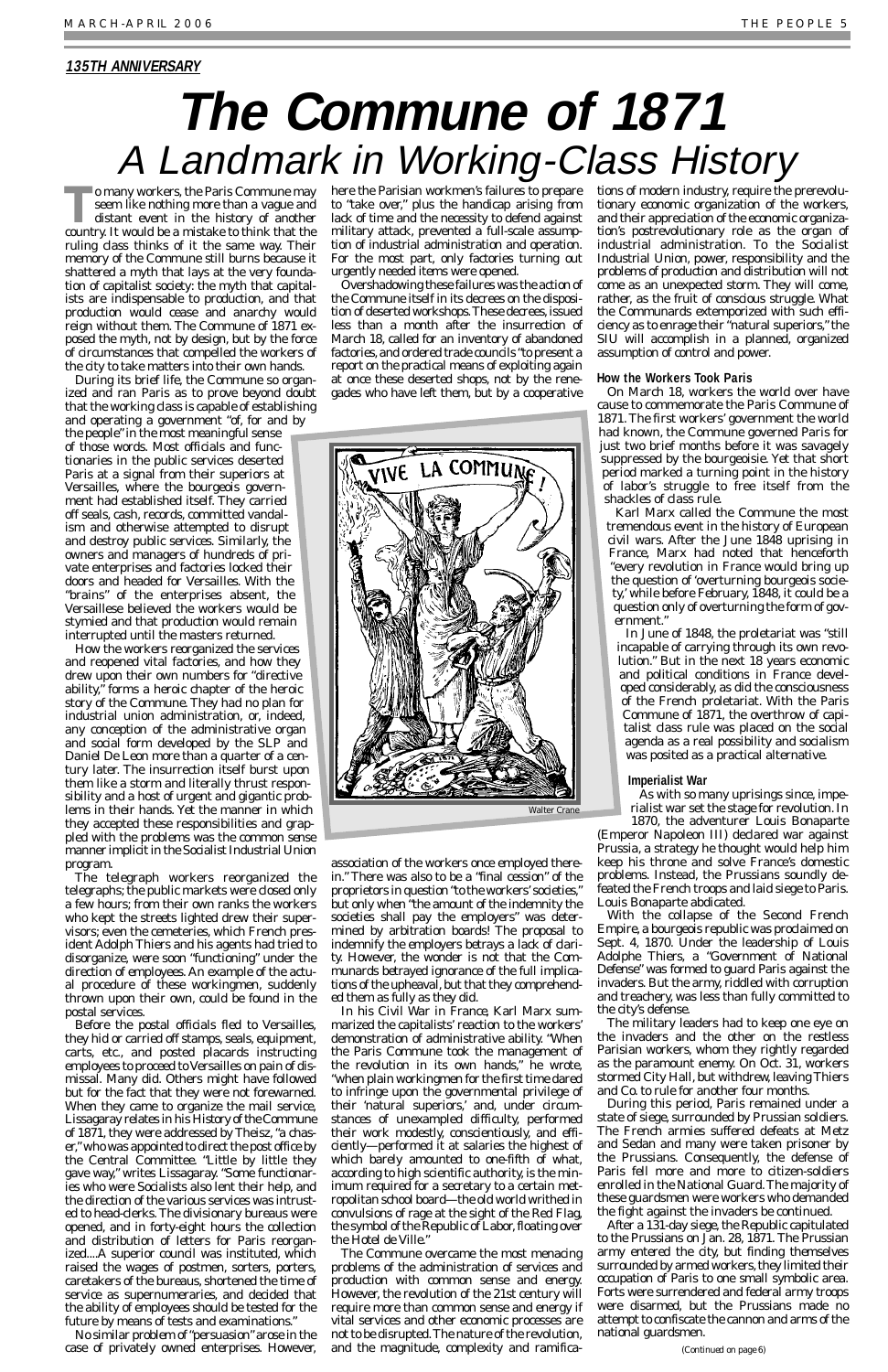### **The Revolt Begins**

The continued existence of an armed proletariat in the city was regarded as a menace by Thiers. In the early morning hours of March 18 he launched a clandestine military operation to steal the National Guard's cannon at Montmartre. But before the cannon could be dragged off, the federal troops were met by an aroused citizenry, who rushed to the defense of the guns which had been bought with money raised during the siege by public subscription.

tage by attacking the retreating army, and thus disarming the class of plunderers tagging behind it, proved to be a fatal error. In a letter to Dr. L. Kugelmann, dated April 12, Marx observed that the workers of Paris "should have marched at once on Versailles, after first Vincy and then the reactionary section of the Paris National Guard had themselves retreated. The right moment was missed because of conscientious scruples. They did not want to start the civil war...."

Men, women and children crowded around and fraternized with the soldiers. Three times the generals leading the expedition ordered their troops to fire on the crowd. Three times they refused. Finally they turned their guns on the real enemy, shooting down the commander who had given the orders to fire.

The defense of the cannon marked the initial stage in the revolt. The federal forces promptly withdrew to Versailles, along with the government and other reactionary elements.

The Communards' failure to press their advan-

### **Workers' Government Elected**

On March 19, Paris awakened a free city, to the joy of its inhabitants. The sole power in Paris lay with the Central Committee of the National Guard, which hastened to divest itself of the authority that had fallen to it.After one brief postponement, elections to a Communal Council were held on March

26. Of the 101 members elected, 21 were declared Socialists, members of the International Workingman's Association, while the remainder were "advanced radical and Jacobin type." On the 28th of March, the Commune was proclaimed and workers celebrated throughout the city.

The Commune immediately began to adopt measures for the social welfare of the workers, at the expense of the propertied class. Describing the forces steering the Commune in a socialist direction, Lenin wrote, "...In modern society the proletariat, enslaved economically by capital, cannot dominate politically unless it breaks the chains which fetter it to capital.This is why the movement of the Commune inevitably had to take on a socialist coloring, i.e., to begin striving for the overthrow of the power of the bourgeoisie, the power of capital, to destroy the very foundations of the present social order."

What were the acts that so enraged the bour-

geoisie? The first decree of the Commune was to abolish the standing army and substitute for it the "armed people." Conscription was ended. The sale of objects pledged in pawnshops was suspended; landlords were forbidden to evict tenants until further notice; overdue bills were extended for a month; rents due from October 1870 to April 1871 were wiped out; bakers were freed from night work; the separation of church and state was declared; the guillotine was publicly burned; government salaries were set at the level of average workers' wages; workshops and factories that had either been abandoned or shut down were ordered reopened under the control of workers' associations and "judges were to be elective, responsible, and revocable."

### **Military Defeats, Social Advances**

Meanwhile, the bourgeoisie was preparing for vengeance against the Parisians. Suppressing national differences, Thiers and the Prussian Bismarck, whose forces were still outside Paris' gates, conspired to crush this spark of communism. French prisoners of war were released by the Prussians and consigned to the Versailles army.

On April 2, the Commune did make a belated sortie against Versailles. But one of the two columns, consisting of 40,000 workers in all, was betrayed by treacherous leaders and defeated at Chattalion. In what was only the harbinger of the future slaughter, two workers' leaders were shot on the spot, as were members of the federal army found fighting on the side of the Communards. The prisoners taken were marched to Versailles, where they were subjected to vile abuse and imprisoned under inhuman conditions.

But the Parisians were not demoralized by the defeat. It merely strengthened their determination to carry on a defensive war.

Meanwhile, life in the city continued to take on new character and meaning. In his work on the Paris Commune, Marx described the changes brought about by the workers in control of Paris: "No longer was Paris the rendezvous of British landlords, Irish absentees, American ex-slaveholders and shoddy men, Russian ex-serf-owners, and Wallachian boyards. No more corpses at the

morgue, no nocturnal burglaries, scarcely any robberies; in fact, for the first time since the days of February, 1848, the streets of Paris were safe, and that without any police of any kind. 'We,' said a member of the Commune, 'hear no longer of assassination, theft, and personal assault; it seems, indeed, as if the police had dragged along with it to Versailles all its conservative friends.'"

But the entire owning class, the factory owners, the landlords, the small shopkeepers, the bankers and large capitalists, allied with the Prussians and reactionaries from rural France, were prepared to crush the Commune with all the hatred and viciousness characteristic of the bourgeoisie when its interests are threatened. The Commune's petty bourgeois allies deserted it. Revolts in the provinces also failed and workers in Paris were left to fight alone.

By now defeat was unavoidable. Although the Versailles army consisted largely of beaten and

demoralized men, the Communards were even less equipped or prepared to wage a civil war. The poorly disciplined worker-soldiers had no cavalry, few horses and few skilled artillerymen. Most of all, they lacked experienced soldiers capable of organizing them to defend the city.

### **Strategic and Political Errors**

Despite the bravery with which they fought, the Communards made strategic errors that insured their eventual defeat. Their military leadership was so incompetent that it failed to occupy the fortress on Mont Valorien overlooking the valley of the Seine after it was abandoned by the retreating Versailles army on March 18. Though Thiers also failed to see the strategic importance of Mont Valorien, his generals prevailed and the army soon reoccupied it.

But most devastating to their cause was the Communards' failure, in all too many cases, to recognize that they were engaged in a life-anddeath struggle with a class enemy that would marshal every resource at its disposal to annihilate them. As historians of the Commune have noted, the Parisian workers "would not believe the enemy was irrevocably the enemy."

Especially in the early stages, precious time was wasted in parliamentary debate. The Commune sought to legalize its existence, despite the fact that it was actually engaged in a war against bourgeois legality.

Instead of seizing the Bank of France, the Parisian workers left it untouched. Describing this as a "portentous political error," Frederick Engels said, "The Bank in the hands of the Commune—that was worth more than ten thousand hostages. It would have meant the pressure of the entire French bourgeoisie upon the Versailles government in the interest of peace with the Commune."

Workers retained hope that they could defeat Thiers' army in street fighting. But preparations were not made and an air of unreality permeated the city. After being turned back in fighting on May 20, the Versailles army entered Paris through the gate of St. Cloud on Sunday, May 21, while in another part of the city a concert was being held to raise money for widows and orphans of the Commune.

### **Bourgeoisie's Revenge**

The alarm was sounded, national guardsmen were dispersed to fight individually in their own districts and barricades were hurriedly thrown up. But by Tuesday, Montmartre had fallen and the butchery had begun. By Sunday the 28th, it was all over except for the vengeance of the Versailles legions, urged on by the bourgeois press. Men, women and children were summarily shot, others were imprisoned, some were shot after trials and others were deported.

The revenge visited on the Communards by the resurgent bourgeoisie was barbaric. As compiled by the historian Lissagaray, the casualties included:"Twenty-five thousand men, women and children killed during

the battle or after; three thousand at least dead in the prisons, the pontoons, the forts, or in consequence of maladies contracted during their captivity; thirteen thousand seven hundred condemned, most of them for life; seventy thousand women, children and old men deprived of their natural supporters or thrown out of France; one hundred and eleven thousand victims at least. That is the balance sheet of the bourgeois vengeance for the solitary insurrection of the 18th March."

After the bourgeoisie had taken its brutal revenge,Thiers declared,"Now we have finished with socialism for a long time." But such optimism was premature.A decade later a new generation of Socialists had arisen in France and their agitation forced the bourgeoisie to release the Communards still imprisoned or exiled.

### **Lessons of the Commune**

Six months before the Paris Commune, Karl Marx warned that the time was not ripe for the French working class to attempt the overthrow of the new Republican government.Yet once the movement of French workers began in March 1871, Marx hailed it enthusiastically, supporting the Communards against all the distortions and attacks of the bourgeoisie and its press. In a letter to Dr. L. Kugelmann (April 12), Marx praised the Communards in glowing terms: "What elasticity,what historical initiative,what a capacity for sacrifice in these Parisians! After six months of hunger and ruin, caused rather by internal treachery than by the external enemy, they rise, beneath the Prussian bayonets, as if there had never been a war between France and Germany and the enemy were not at the gates of Paris.History has no like example of a like greatness. If they are defeated, only their 'good nature' will be to blame." All too soon the Commune was defeated. But as noted before, it was the kind of defeat that "makes success possible." Alongside a legacy of heroism, the Commune left an historic, practical example from which Socialists, beginning with Marx, have drawn many lessons in their efforts to continue what the Paris Commune began.

# **The Revolt Begins**



**Defenders of the Commune.**

*(Continued from page 5)*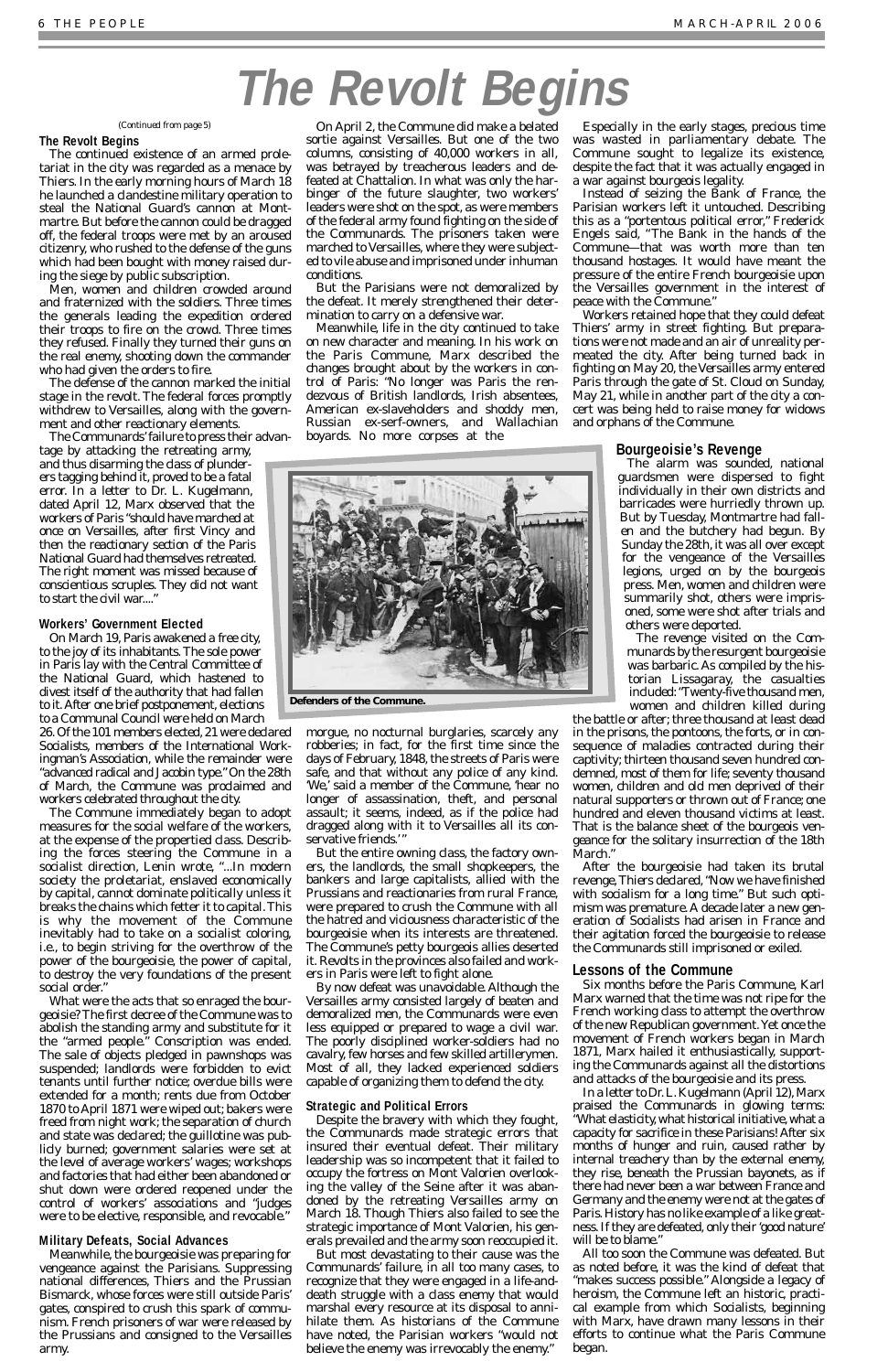Discerning the essence of the Commune, what tion," is often less readily understood. was new and lasting about it and what fundamental lessons it held, proved to be nearly as important as the Commune itself. Today we know that to emancipate itself, the working class must make its future history with a firm knowledge of past experience lest it repeat past defeats.

Characteristically, Marx cut to the core of the question in his classic work, *The Civil War in France*.

In his chapter on "The Historic Significance of the Commune," Marx begins with perhaps its most important lesson: "The working class cannot simply lay hold of the ready-made state machinery, and wield it for its own purposes." This realization—that the workers were seizing social power, yet couldn't do so merely by assuming control of the existing government apparatus—became the key to understanding the entire Commune and its implications.

"Its true secret was this," Marx wrote. "It was essentially a working-class government, the product of the struggle of the producing against the appropriating class, the political form at last discovered under which to work out the economic emancipation of labor."

The first important point in this capsule summation is that the Commune, and, by extension, all working-class governments, are necessarily products of class struggle. The proletariat has "no ready-made utopias to introduce," Marx explains. Instead it seeks "to set free the elements of the new society with which old collapsing bourgeois society itself is pregnant."

Herein lie the germs of the idea of "dual power." In the course of its efforts to overturn existing society, the proletariat creates new forms of revolutionary organization which are at once weapons in the class struggle and the basis for society's future organization. For a brief time, the new organs may exist side by side with the old, but soon one or the other must win out.

The second point Marx makes, that the Commune was the "political form" under which labor would work out its "economic emancipa-

By contrast, the Commune took definite steps to assure that the exercise of power would remain with the workers themselves throughout any transition period. It demanded the elimination of the standing army and the police, universal election and immediate recall of all officials, abolition of bureaucratic privileges and workmen's wages for all officials.

A workers' government is not identical with socialism, nor was the Commune a socialist society. Socialism implies the complete emancipation of the producers; the abolition of wage slavery; the elimination of all class divisions; the destruction of a repressive state apparatus; the cooperative, democratic organization of production and the elimination of all social and individual alienation.

It is quite possible for a working class to come to power in social conditions that do not permit the immediate establishment of these socialist relations. The Commune was just such a case.

Its first task (which it failed to carry out sufficiently) was to consolidate its rule over society and defeat its class enemies. It was with these functions in mind that Engels termed the Commune a practical example of the "dictatorship of the proletariat."

The Commune's deeper task, however, was "to serve as a lever for uprooting the economic foundations upon which rests the existence of classes, and therefore of class rule." In other words, to create the conditions for a socialist society,which means not only expanding the productive forces but also "transforming circumstances and men." Unless it had evolved in this socialist direction, Marx said, the Commune "would have been an impossibility and a delusion."

It is necessary to emphasize this latter function of the Commune because the 20th century saw many such "impossibilities and delusions."All the Communist Party states declared socialism to be their goal and described the rule of a bureaucracy as the dictatorship of the proletariat.

These measures are not luxuries to be handed to the proletariat after state power has been secured by an elite and democracy can be "tol-

erated." The self-rule of the proletariat is the only way a workers' government can survive. Only certain organizational forms and procedures can serve the emancipation of the proletariat and even those must be chosen by the working class, not for it. In the last analysis, this is why Marx said, "The great social measure of the Commune was its own working existence."

Those familiar with the SLP program and Daniel De Leon's theories of Socialist Industrial Unionism will readily recognize many of the lessons drawn from the Commune. The essential features of a workers' government are clearly reflected in the SIU concept. That program calls for revolutionary organizations to serve as instruments of class struggle and the cells of socialist society. It rests on the democratic organization of the workers themselves. It aims to dismantle the existing state apparatus and have all power pass to the workers' organizations.

Social conditions, of course, have advanced since the Commune. Decades of capitalist development and the accumulated revolutionary experience of the proletariat have narrowed the gap between the political and economic possibilities of a workers' government. In advanced industrial societies, the material foundations for socialist production are largely in existence. A revolutionary transition period in these nations would consist mainly of consolidating the operations of a new workers' government, isolating and defeating any remaining class enemies, and advancing toward fully developed socialist society as rapidly as the consciousness of the producers—already transformed in the course of the revolutionary struggle—allows. No long transition era, no decades of "compromise" forced upon us by underdevelopment, are necessary or justifiable.

To be sure, the exact path of the coming social revolution cannot be set down in advance. But the time that's passed since 1871 gives every reason for affirming that labor's emancipation will be found by continuing on the road opened up by the Paris Commune.

*Soon after Daniel De Leon joined the Socialist Labor Party, in September 1890, the Party's National Executive Committee sent him on a national speaking tour that took him as far west as Seattle, San Francisco and Los Angeles. One of the many stops along his route was Chicago, where he arrived in time to speak at the 20th anniversary celebration of the Paris Commune on March 18, 1891. What follows is a brief account—most likely an excerpt—of De Leon's address on that occasion from the* WORKMEN'S ADVOCATE *of March 28, 1891. The* WORKMEN'S ADVOCATE *was the predecessor of* THE PEOPLE*, which was launched on April 5, 1891, during De Leon's tour.*

### **At the Twelfth Street Turner Hall**

The colors of a half dozen nations fluttered about West Twelfth Street Turner Hall. The Stars and Stripes were intertwined with all of them. The great hall was crowded. The Socialists had charge of the demonstration. Husbands, wives, and children all were present. The hall and galleries were crowded. G.A. Hoehn of the *Arbeiter-Zeitung* called the assembly to order and spoke briefly on the memories of the day. He then introduced Daniel De Leon, who was received with a storm of applause.

Prof. De Leon said in part:

"We have met to commemorate an event that is but one of a large number of its sort. Inscrutable are the ways of Providence. 'Tis with the pangs of travail the babe is born into this world. 'Tis with the pangs of travail progressive thought emancipates itself from the shackles of the past and from the realms of abstraction, to leap into the present and the field of action. The track of civilization is marked in human blood. The landmarks of



social progress are huge hecatombs of human life. Such a landmark is the Paris Commune, its rise full of promise and its tragic end.Yet we are not come to mourn, but to celebrate.We wear today the festal rose, not the sombre crêpe; we are marshaled to the sound of cheerful music, not with the roll of muffled drums; we meet to shake one another by the hand in congratulation, not to condole. And why?

"The Paris Commune, in the first place, presents an object lesson that eloquently points the path of emancipation. The lives laid down there were laid down cheerfully to teach the lesson that the class that produces and renders useful services to society is, under the present system, as distinct from the capitalist or idle class as though the former were black and the latter white of skin; as distinct as was Gurth with his iron collar-band from his feudal lord as described by Scott. It taught the lesson that, via legislation, Labor has nothing to expect

from the ruling, or capitalist class and its political parties, but sops which the right hand will withdraw faster than the left hand will grant; and that, for the rest, the rifle, the bullet and the dagger, calumny, misrepresentation, suppression of the truth, suggestion of the false are the favorite weapons, as it is fit with a ruling class that flies in the teeth of science, and with whom honor is a by-word.

"Secondly, the Paris Commune is a monument that marks the close of one and the opening of another era. Instructed, tutored and enlightened by experience, Labor can foresee that the carnage of twenty years ago cannot be repeated. If the murderous class that lives upon the blood of men, women and children in the United States, as elsewhere, should again initiate bloodshed it will not be the people, but its enslavers who will bite the dust."

# **...Lessons of the Commune**

## **De Leon's Commune Address**

**A Parisian woman and child slaughtered by the bourgeoisie.**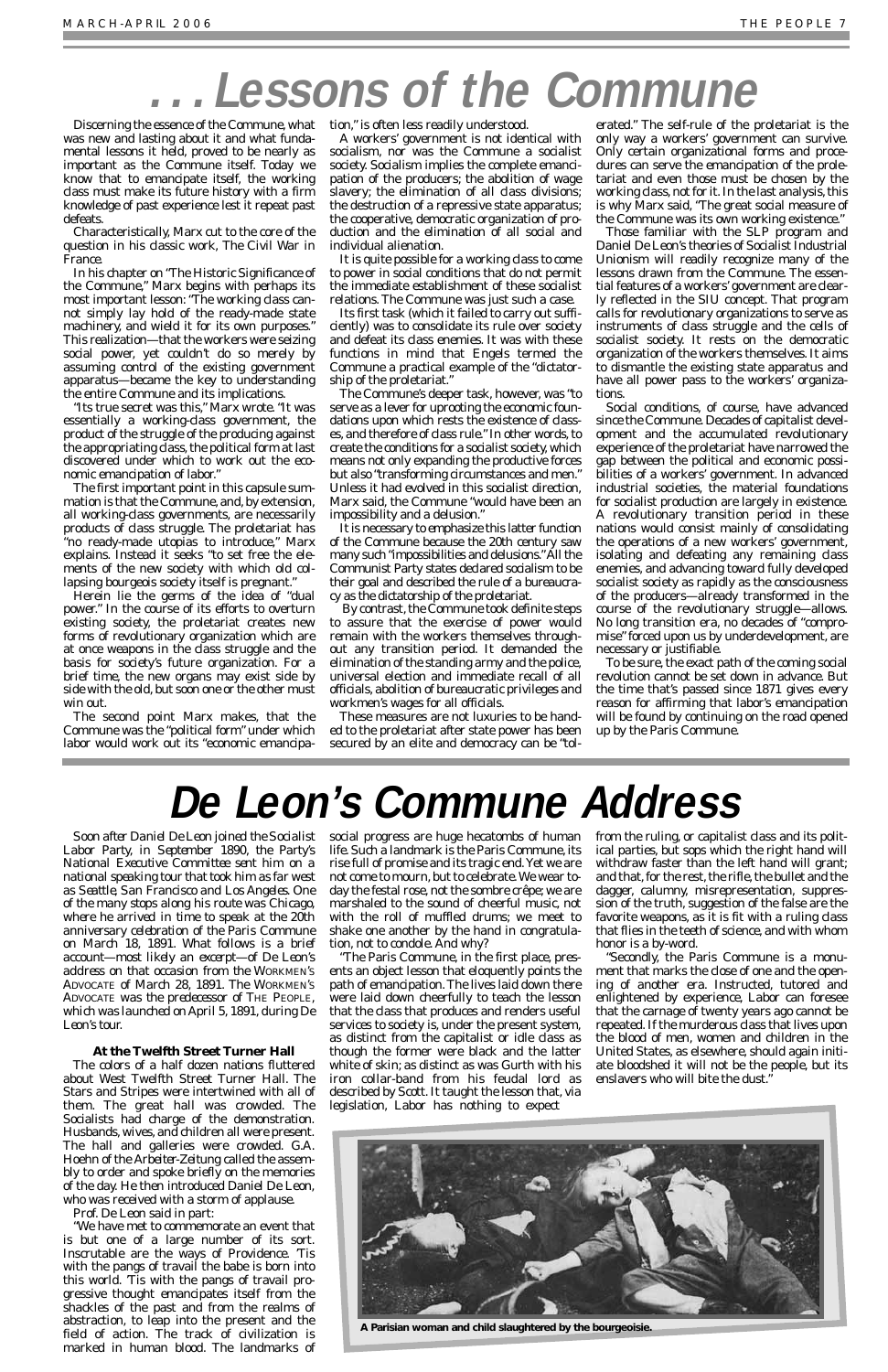(*Weekly People*, March 10, 1956) The changes that are taking place in Soviet Russia in such swift and startling succession have great significance. That is self evident. A concerted effort is being made by the ruling

bureaucrats of the Communist Party to undo some of the damage done by Stalin's arbitrary and terroristic rule. Stalin hagiology—meaning the writings that deify the last dictator—is already, in effect, scrapped. Denunciations of "the cult of personality" point to a continued campaign in the course of which we may expect a series of exposures of Stalin's crimes, and the rehabilitation of many of Stalin's victims, especially among the Old Bolsheviks.

Paralleling the dethronement of Stalin as a Communist god, and the rewriting of Soviet and party history, are developments that appear to aim at curbing both the privileges of the bureaucracy and the power of the secret police. Other developments, such as the elimination of entrance fees to high schools and universities, will end the virtual monopoly of education by the bureaucratic caste. And still others suggest that the Kremlin bosses have deliberately adopted a policy of encouraging independent thinking in the trade unions and among the rank and file generally.

How can these charges be assessed? For the Socialist the answer, now and always, is: apply the touchstone of Marxism. Applying this touchstone the luminous conclusion immediately stands forth. It is this: There has been no really fundamental change in Russia nor is a fundamental change indicated.

The portrait of Stalin as the all-wise, all-powerful, all-good leader has been shattered, and psychological barriers have been raised against a return to one-man rule. But the alternative to the "cult of personality" is not democracy, not the collective rule of the urban and rural workers; the alternative is rule by a small, circumscribed group, the "collective leaders" who as a group occupy the pinnacle of the party pyramid.

These leaders say there is now going to be a "return to Leninist principles." But even if this follows, it would mean merely a return to the situation that prevailed when Stalin began to consolidate his power. It should not be forgotten that the bureaucratization of the party apparatus began, and was well advanced, before Lenin died. Nor should it be forgotten that the secret police was created in the Leninist era. Moreover, it has yet to be shown how much of Lenin's principles is to be "returned to."

The internal security apparatus has had its powers curbed, and conditions at the slave labor camps have been greatly ameliorated. Some camps have reportedly been liquidated, or are in the process of being liquidated, following wholesale release of prisoners last year. And under the restrictions put upon prosecutors, forbidding arbitrariness and disregard of law, there has been a sharp decline in convictions. But it still remains that the party leaders, who collectively control the state apparatus, are, if they so decide, above the law. And the basic precepts of police power as a coercive organ of the state (which means, in practice, of the handful of leaders who control the state) have not changed. Again, in the report of the Central Committee, delivered orally by Nikita S. Khrushchev, there was a section on "the development of Soviet democracy." But, while the phrase is pleasing, the substance has nothing whatever to do with the right of the Russian workers to determine the principles under which they work and live. Khrushchev boasted: "Only under a socialist system could...noteworthy forms of popular participation in the solution of important state questions arise and become a regular feature...." And he cited as an "illustration of the development of Soviet democracy...the widespread participation of personnel of plants in working and

### Assessing Changes in Russia **50 YEARS AGO 'De-Stalinization' Couldn't Save Soviet Union From Its Betrayal of Marxist Principles**

discussing drafts of the sixth Five-Year Plan for their enterprises." But there is no more democracy in workers discussing production plans than there was in "labor-management committees" created in this country for a similar pur-

pose during World War II. Real socialist democracy would require that the Russian workers run and manage industries through management committees and industrial union councils responsible to the rank and file, and this, of course, the masters of the Kremlin would not dream of conceding.

Men cannot be abstracted from their motives. And nothing that has happened in Soviet Russia in recent times alters the Marxist's suspicion that Russia's present rulers are out to strengthen their position of authority just as Stalin did. That their methods are more humane, and that they even open up the possibility of an upsurge of independent thinking by the Russian workers, is beside the point. Indeed, they appear to be replacing the Stalin myth with the myth of the all-wise, all-powerful, all-good collective leadership.

Socialists cannot, nor should they, forget that the men who are demoting Stalin were, only a few years ago, Stalin's lieutenants and high priests. All, through fear, ambition and lack of principle, were accessories in Stalin's crimes. How can it be assumed, therefore, that they are sincere in their "atonement" today? It is true, of course, that the meanest villain is not beyond redemption. But redemption implies confession and repentance—and none of the present leaders has confessed his implication in Stalin's crimes. They have drawn up an indictment of Stalin while exculpating themselves.

### Stalin Dumped as Communist God

(*Weekly People*, March 3, 1956) Events of tremendous import are now transpiring in the Soviet Union. Utilizing the forum

of the 20th Congress of the Communist Party, the "collective leaders" of Russia— "collective rulers" is a more accurate designation—have not only proclaimed a new line respecting such matters as tactics and the theory of the "inevitability of war"; they have also repudiated Stalin's terroristic dictatorship and renounced a basic Stalinist dogma, viz., the infallibility of the leader—and the corollary dogma that mistakes and failures were the work of "enemies of the people," "wreckers" and "traitors."

\* \* \* \* \*

### **The 'Cult of Personality'**

Throughout the Stalinist era, the Communists glorified leaders, especially Stalin, heaping sickening adulation upon them, and cloaking them in an aura of infallibility. The SLP was the first to draw the logical parallel with the Catholic Church and the "infallible" pope. Now several members of the Central Committee of the CPSU have denounced the "cult of personality" and admitted that for 20 years such a cult did infinite harm.

\* \* \* \* \*



### **Abolition of Poverty** By Daniel De Leon

An examination of capitalism and its philosophical "justifications" as presented by a Jesuit priest. Contrasts socialism's materialist conception of history with class society's "idealism."

### 72 pp.—\$1.25 postpaid

**NEW YORK LABOR NEWS P.O. Box 218 Mtn. View, CA 94042-0218**

the extent of their "abstinence."

Let this, therefore, be well understood, and let it be well kept in mind for use when an attempt is made to sidetrack the laboring class upon a taxation issue. It is not from the wages paid out to the workers, but from the wealth produced by them over and above their wages and withheld—that is, *stolen*—from them by the capitalist class, that this class pays the taxes as well as its butcher's bill and its violins.

Not the cost of capitalist government, but the existence of capitalism itself, is the issue between the exploited and the exploiter. And there is only one party that keeps this issue unclouded, forcing it more and more to the front as by its efforts the classconsciousness of the exploited millions is being awakened. No middle-class cobwebs obscure the vision of the fighting SLP.



## **. . . De Leon**

*(Continued from page 4)*

*Was the former Soviet Union socialist? State capitalist? Or was it a new form of class society? This instructive pamphlet discusses each of these theories and their implications. Presents the SLP's case for viewing the former U.S.S.R. as a new form of class-divided society.*



NEW YORK LABOR NEWS P.O. Box 218 Mtn. View, CA 94042-0218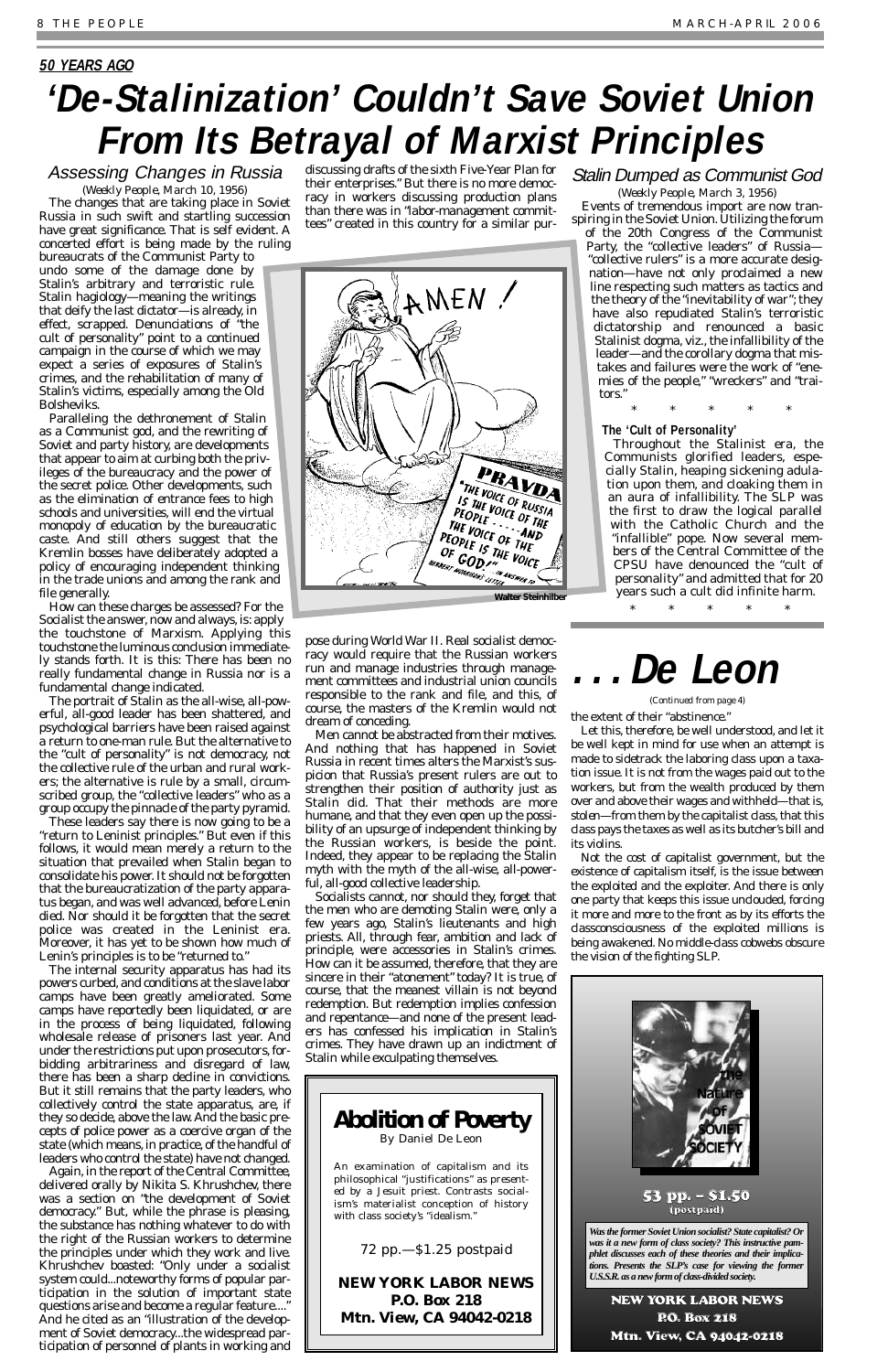### *By Michael James*

**The city of San Antonio has an annual march in honor of Dr. Martin Luther King Jr. The march is in its 20th year and is announced** march in honor of Dr. Martin Luther King Jr.The march is in its 20th year and is apparently one of the nation's largest such events, drawing as many as 70,000 people.This year, the city commission in charge of the event voted to expand the festivities to include a military flyover by two fighter jets from nearby Randolph Air Force Base. The commission, not surprisingly, is headed by a minister named

Herman Price. The decision sparked protest, and rightly so.

In a speech on April 4, 1967, at Riverside Church in Harlem, Dr. King said, "A nation that continues year after year to spend more money on military defense than on programs of social uplift is approaching spiritual death." He made clear his outrage at "the greatest purveyor of violence in the world today—my own government."

It is sad that civic leaders want to insult Dr. King with a display of military might. His statements against militarism are, after all, perfectly clear. But not precise. For example, in his statement above he suggested that massive and obscene U.S. military spending is for defense. We must demystify bourgeois notions about war in defense of freedom or as a noble effort to expand freedom to other nations. War is a tool of capitalism, a simple business strategy. Capitalist America wages war, sending working-class people to their deaths, in the aggressive pursuit of ruling-class profit.

Dr. King condemned U.S. genocide in Vietnam: "If America's soul becomes totally poisoned, part of the autopsy must read 'Vietnam.'" Yet U.S. military spending has greatly increased since his assassination, and military madness has continued with other illegal, immoral and unprovoked wars in places such as Nicaragua, Somalia, Grenada, Panama and Iraq. Does this mean, as Dr. King declared, that "spiritual death" is upon us? Well, America has never been short on religiosity and there is still a church on nearly every corner. The more progressive ones post signs urging passersby to

"pray for peace," a truly impotent endeavor in the face of capitalist war. But it seems that U.S. Christianity, in general, is content to support ruling-class wars. It is amazing how human beings can embrace conflicting ideologies such as capitalism and Christianity or militarism and Christianity without suffering major brain trauma. A more material and realistic prediction is that America is rapidly approaching not

"spiritual death" but a decadent and degenerate form of capitalism otherwise known as fascism. And religion serves capitalism so well that it will be a theocratic fascism, a thoroughly evil blend of corporate, Christian, police-state militarism. Marx saw religion cozy up to capitalism and declared that "the parson has ever gone hand in hand with the landlord.

Dr. King was not a Marxist. He was not a Socialist. He wanted a socially sane society but without altering the material relations which cause capitalist society to be socially insane. His failure to embrace Marxism and socialism is the great failure in his philosophy. Perhaps it was because he was intellectually and ideologically confined by religion, but, for whatever reason, he never grew beyond mere reformism. Yet he aggressively condemned capitalism: "When machines and computers, profit and property rights are considered more impor-

Then, on Feb. 13, FEMA put an end to the program under which the federal government paid to temporarily house thousands of Katrina victims in hotels in New Orleans and elsewhere around the country, and a federal court refused to issue a restraining order that might have tant than people, the giant triplets of racism, materialism and militarism are incapable of being conquered." Indeed, capitalist society clearly places profit and property ahead of people, and capitalist society can never "conquer" racism, materialism and militarism. Why? Racism serves the ruling class well by keeping the working class divided. Materialism serves the ruling class well by keeping the working class satiated and pacified with the promise of consumer goods. And militarism serves the ruling class well because

war is simply a method of conducting business and maximizing profit. And so Dr. King was a pacifist. He had a dream of peace, economic justice and equality. And that is all that it was: a dream, an impossible dream. There is revolutionary work to be done before his dream can come true. Capitalism must first be abolished. But even though he

was not a revolutionary, his clear message about the repugnance of U.S. militarism is being commodified and sanitized, whitewashed and watered down

by warmongering parsons and patriotic chambers of commerce. They are reducing his message to a simple-minded and utopian plea for multicultural niceness. Meanwhile, the Pentagon death machine marches on, lavishing U.S.treasury dollars on sophisticated weaponry, waging war abroad and bankrupting domestic programs that might address human needs. A military flyover in San Antonio or elsewhere will cause Dr. King to roll over in his grave.

While bureaucrats and politicians squabbled in February over who or what was responsible for the complete failure of the federal government to respond to the Katrina hurricane disaster last August, thousands of people whose homes were destroyed by the storm and the flooding that followed were being evicted from



hotels in New Orleans and other cities around the country.

On Feb. 9, Michael D. Brown, the Bush appointee who headed the Federal Emergency Management Agency when Katrina hit the Gulf Coast, appeared before the Senate Homeland Security and Governmental Affairs Committee on Hurricane Katrina to defend himself against charges of incompetence and neglect.

Mr. Brown denied the allegations, sought to deflect responsibility to the White House and the Department of Homeland Security, and agreed when a member of the committee suggested that he was a scapegoat for the Bush administration.

Brown said he learned almost immediately when the first of New Orleans' levees had been breached and flooding began. However, he added, he deliberately bypassed DHS Secretary Michael Chertoff and contacted the White House directly to cut bureaucracy and because natural disasters were low on the department's list of priorities.

Chertoff responded a few days later, but

before his own appearance before the Senate panel. "I want to tell you, I unequivocally and strongly reject this attempt to drive a wedge between our concerns about terrorism and our concerns about natural disasters." (*Los Angeles Times*, Feb. 14)

postponed the end of the program. According to *The New York Times*,"12,000 families across the country, including 4,400 now living in New Orleans," were affected by the decision.

In addition, FEMA apparently has failed to deliver promised payments and other assistance to help victims of the storm pay for other forms of temporary housing. "We have hundreds of declarations from people telling us that they aren't getting the checks that FEMA has promised them, or they've been promised trailers months ago—and nothing has come of those promises," said William Quigley of the Gillis Long Poverty Law Center. The *Los Angeles Times*, which reported Quigley's remarks on Feb. 14, also identified him as one of the attorneys who joined in the effort to get the restraining order denied by the federal court. "The government is making these families victims all over again," Quigley added.

# **San Antonio Attempts To Whitewash Martin Luther King Jr.**

# **Katrina Victims Victimized Again**

AB CAP for The People



### **NATIONALISM: Working-Class Nemesis**

Discusses the origins, development and dangers of nationalism, and what the working class must do to resist and counter nationalist rhetoric.

**16 pages — \$1 postpaid**

**NEW YORK LABOR NEWS P.O. Box 218, Mtn. View, CA 94042-0218**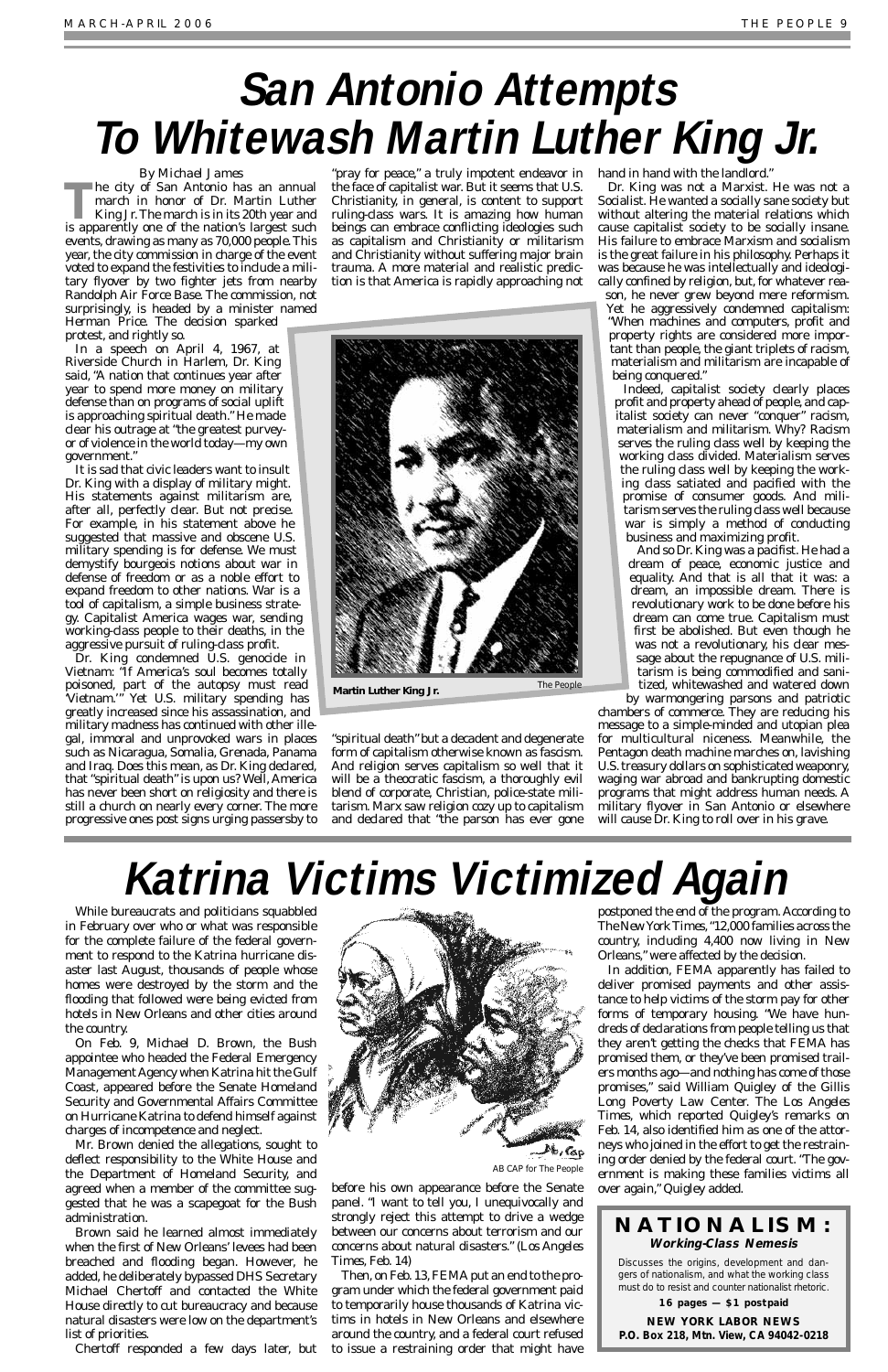and disclosures." Referring to the *National Journal*, the publication which was first to report on Libby's testimony to the grand jury, Conyers posed a third question for the president and vice president to answer:

"On Sept. 30, 2003," he noted, "the president declared, 'Listen, I know of nobody-I don't know of anybody in my administration who leaked classified information....If somebody did leak classified information, I'd like to know it, and we'll take the appropriate action.' Do you still stand by the president's pledge and, if so, what action are you planning to take against any individuals who may have authorized the leaks described in the *National Journal* article?"

Libby's accusation against Cheney and Paul Pillar's article in the March-April issue of *Foreign Affairs* magazine stimulated several members of Congress to sign a resolution Conyers introduced last December. Conyers' resolution calls for an investigation that could lead to impeachment proceedings against the president if it gains sufficient support in the House of Representatives. The number of cosponsors had grown from the half dozen Conyers had on board in December to 22 before the middle of February.

In his article, Pillar states that the Bush "administration used intelligence not to inform decision-making, but to justify a decision already made"—the decision to start the war. *Foreign Affairs* identified Pillar as the CIA's former "National Intelligence Officer for the Near East and South Asia from 2000 to 2005.""As the national intelligence officer for the Middle East," Pillar said of himself, "I was in charge of coordinating all of the intelligence community's assessments regarding Iraq; the first request I received from any administration policymaker for any such assessment was not until a year into the war."

Pillar added that the gap between the administration's claims about Iraq's military prowess and reality was only part of the misinformation used to justify the war. "But the greatest discrepancy between the administration's public statements and the intelligence community's judgments concerned not WMD...but the relationship between Saddam and al Qaeda," he wrote. "The enormous attention devoted to this subject did not reflect any judgment by intelligence officials that there was or was likely to be anything like the 'alliance' the administration said existed. The reason the connection got so much attention was that the administration wanted to hitch the Iraq expedition to the 'war on terror' and the threat the American public feared most, thereby capitalizing on the country's militant post-9/11 mood."

None of what Libby and Pillar have said about efforts to falsify information to manipulate opinion can change the course of events. Nothing can undo the damage done over the last three years, and nothing that opponents of the war in or out of Congress can do is likely to bring an early end to hostilities or lead to an early withdrawal of military forces from Iraq, much less prevent similar abuses of power in the future. Indeed, experience proves that effective safeguards against such abuses of power can never be achieved without a socialist reconstruction of society to supplant the capitalist system and remove the possibility of the American people being similarly deceived again. The real problem is not that any of this happened in this or in previous instances, but that it can happen. The problem is that the mechanism facilitates the motivation. The mechanism is not the body of rules and regulations designed to regulate the conduct of the political state in the conduct of foreign affairs, but a social system that needs a political state to facilitate foreign relations based on and determined by the material requirements of a social system that would collapse without control of foreign markets, sources of raw materials, human labor and



**PORTLAND, ORE.—**SLP, P.O. Box 4951, Portland, OR 97208. Call (503) 226-2881. Web: http://slp.pdx.home.mindspring.com. Email: slp.pdx@ mindspring.com.

strategic advantages. The mechanism is capitalism, from which spring all the manipulation, deception and backstabbing that occurs, and that undermines and overwhelms all efforts to control the natural consequences of such a mechanism (exploitation, war, etc.).

A meaningful inquiry into the war on Iraq

and similar imperialist adventures would reveal not only the characteristics, but the compulsions, of a class-divided, profit-dependent social system that renders international peace and cooperation an impossibility as long as that mechanism is tolerated by the only social force that can put an end to it.That social force is the American working class, but not in its current state of disorganization and apparent obliviousness to its own interests and potential.

The real problem is that the American people are no longer independent. They have lost control over the forces and institutions that govern the nation's course. Capitalism has turned us from a nation of economically independent individuals into a dependent mass forced to sell itself into wage slavery simply for access to the things we need to feed, clothe and house ourselves. Even the institutions that help to form our opinions of what goes on in the country and in the world are beyond our control. That will never change unless the American working class organizes itself to extend into the economy the democratic institutions that once gave concrete meaning to the aspiration after "life, liberty and the pursuit of happiness."That is precisely what the SLP's program of Socialist Industrial Unionism would accomplish. That is why all those who yearn for a democratic and lasting peace, coupled with a meaningful democracy in our daily lives, should dismiss all efforts to "tweak the system" and instead come together under the banner of the SLP to establish the economic and social democracy that is synonymous with socialism.

## **. . .Aides Rebut Bush War Claims**

### *(Continued from page 1)*

### directory

### **UNITED STATES**

**NATIONAL OFFICE—**SLP, PO Box 218, Mtn. View, CA 94042-0218; (408) 280- 7266; fax (408) 280-6964; email: socialists@slp.org; Web site: www.slp.org.

**BUFFALO, N.Y.—**Email Ron Ingalsbe: Wanblee27@aol.com.

**CHICAGO—**SLP, P.O. Box 1432, Skokie, IL 60076.

**CLEVELAND—**Robert Burns, 9626 York Rd., N. Royalton, OH 44133. Call (440) 237-7933. Email: slpcleveland@yahoo. com.

**DALLAS—**Call Bernie at (972) 458-2253.

**EASTERN MASS.—**Call (781) 444-3576.

**HOUSTON—**Call (281) 424-1040. Web site http://houstonslp.tripod.com. Email: houstonSLP@frys.com.

**MIDDLETOWN, CONN.—**SLP, 506 Hunting Hill Ave., Middletown, CT 06457. Call (860) 347-4003.

**MINNEAPOLIS—**Karl Heck, 5414 Williams Ave., White Bear Lake, MN 55110-2367. Call (651) 429-7279. Email k57heck@comcast.net.

**NEW LONDON, CONN.—**SLP, 3 Jodry St., Quaker Hill, CT 06375. Call (203) 447-9897.

**NEW YORK CITY—**Call (516) 829-5325.

**PHILADELPHIA—**SLP, P.O. Box 28732, Philadelphia, PA 19151

**PITTSBURGH—**Call (412) 751-2613.

**PONTIAC, MICH.—**Call (586) 731-6756.

**ROCK ISLAND, ILL.—**Call Michael Wenskunas at (309) 558- 0219. Email: mwenskunas@netscape.net.

**S.F. BAY AREA—**SLP, P.O. Box 70034, Sunnyvale, CA 94086-0034. Email: slpsfba@netscape.net.

**SEABROOK, N.H.—**Richard H. Cassin, 4 New Hampshire St., Seabrook, NH 03874.

**ST. PETERSBURG, FLA.—**Call (727) 321-0999.

**SOUTHWESTERN VIRGINIA—**Thad Harris, P.O. Box 830, Wise, VA 24293-0830. Call (276) 328-5531. Fax (276) 328- 4059. Email jthiii@naxs.net.

#### **AUSTRALIA**

Brian Blanchard, 58 Forest Rd., Trevallyn, Launceston, Tasmania 7250, Australia. Call or fax 0363-341952.

#### **CANADA**

**VANCOUVER—**SLP, Suite 141, 6200 McKay Ave., Box 824, Burnaby, BC, V5H 4M9.

#### **GREAT BRITAIN**

Jim Plant, P.O. Box 6700, Sawbridgeworth, CM21 0WA, UK.

Email: socliterature@btopenworld.com. Fax 01279-726970.

### **PUERTO RICO**

Call C. Camacho at (787) 26-0907. Email: redflags@coqui. net.

This is my contribution of \$ \_\_\_\_\_\_\_ for *The People*'s Press Security Fund, which will help support the SLP's official journal. (Please make checks/money orders payable to the Socialist Labor Party or *The People* and mail to P.O. Box 218, Mountain View, CA 94042-0218.)

| Name                                                                                                                                                                                                                                                                                                                         |  |
|------------------------------------------------------------------------------------------------------------------------------------------------------------------------------------------------------------------------------------------------------------------------------------------------------------------------------|--|
| <b>Address</b><br>the control of the control of the control of the control of the control of the control of the control of the control of the control of the control of the control of the control of the control of the control of the control                                                                              |  |
| Apt.                                                                                                                                                                                                                                                                                                                         |  |
| City                                                                                                                                                                                                                                                                                                                         |  |
| State<br>$\frac{1}{2}$ $\frac{1}{2}$ $\frac{1}{2}$ $\frac{1}{2}$ $\frac{1}{2}$ $\frac{1}{2}$ $\frac{1}{2}$ $\frac{1}{2}$ $\frac{1}{2}$ $\frac{1}{2}$ $\frac{1}{2}$ $\frac{1}{2}$ $\frac{1}{2}$ $\frac{1}{2}$ $\frac{1}{2}$ $\frac{1}{2}$ $\frac{1}{2}$ $\frac{1}{2}$ $\frac{1}{2}$ $\frac{1}{2}$ $\frac{1}{2}$ $\frac{1}{2}$ |  |
| (Political contributions are not tax deductible.) Acknowledgments will be made in The People.<br>Please indicate if a receipt is desired: $\Box$<br>Yes $\Box$<br>No                                                                                                                                                         |  |

### The People's Press Security Fund

AB CAP for The People **Lewis Libby.**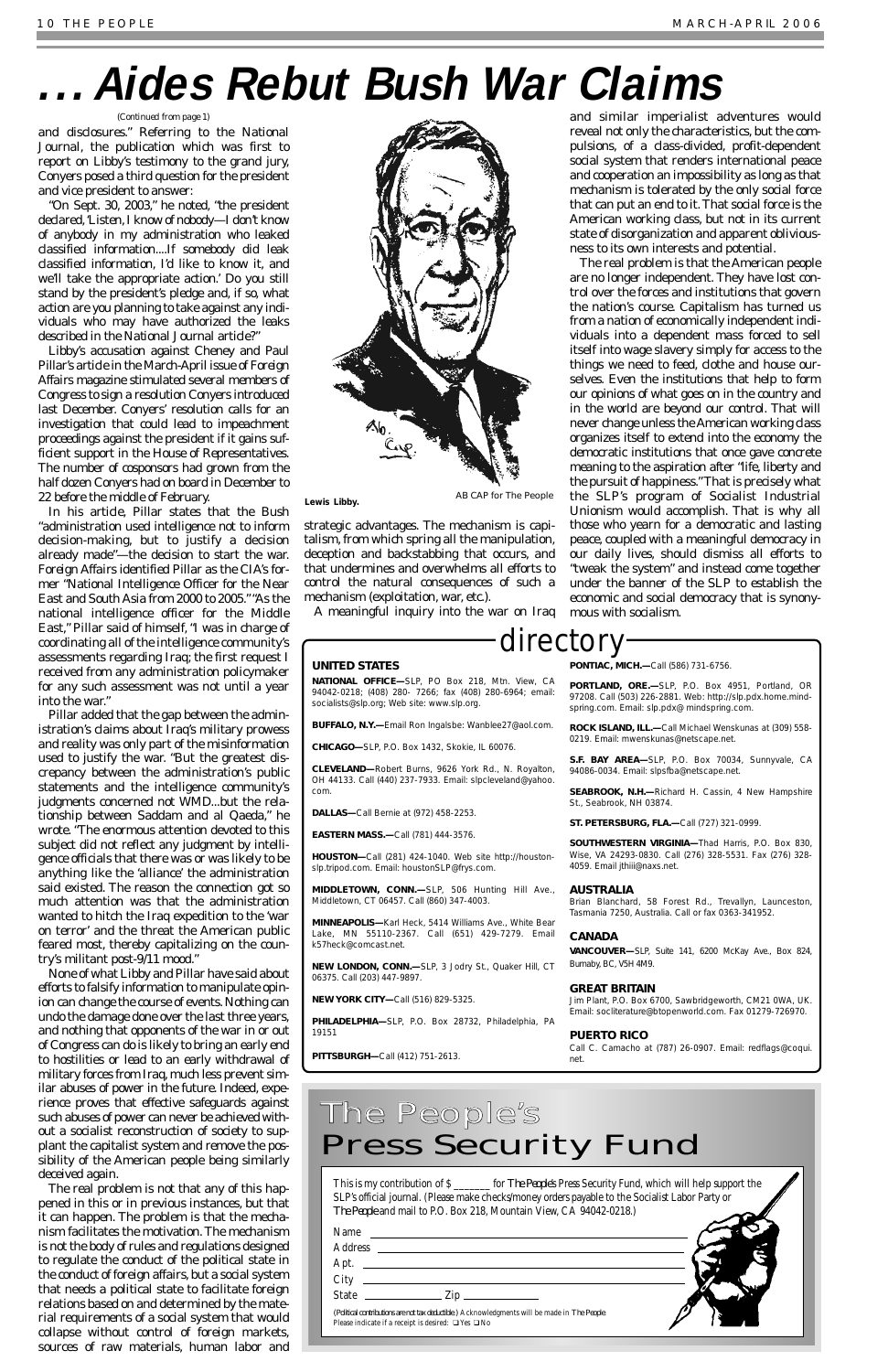### **Evolution**

In response to Bruce Cozzini's excellent article, "The Campaign against Evolution" (*The People*, January-February), I would like to point out that the disparaging phrase "evolution is just a theory" shows a basic ignorance of what constitutes a theory in the eyes of science.

The preeminent science writer, Isaac Asimov, clarified this popular misconception when he wrote:

"The word theory is not properly understood by the general public, which tends to think of a theory as a 'guess.' Even dictionaries do not properly describe what the word means to scientists.

We must protect every vestige of free and independent thought if we, the workers, are to perform our historic role of replacing this exhausted, exploitive and dangerously destructive capitalist system with a classless, free and rational democratic society–Socialist Industrial Unionism. The human race has never faced a task of greater urgency nor aimed for a greater goal. Scientific socialism invites rigorous investigation. There is a solution. John Houser

"Properly speaking, a theory is a set of basic rules supported by a great many confirmed observations by many scientists, that explains and makes sensible a large number of facts and observations that, without the theory, would seem to be unconnected."

When religionists dismiss evolution because it is "just a theory," they should understand that "intelligent design" is not *even* a "theory." Nor is it a hypothesis (which is an idea that can be subjected to objective tests). Intelligent design is a disguised tenet of religious faith trying to sneak into scientific education where it will act to weaken the separation of church and state and supply the ruling class with yet another tool to numb the minds of workers.

Santa Fe, N.M.

### **'Those Three Little Words'**

I enjoyed Michael James' article on "Those Three Little Words" about the yellow ribbon bumper stickers [January-February issue]. I still have his article on "Profit Motives Living Hell for Animals" [August 1996], and over the years I have mailed Xerox copies of that article—at least 200. It's the greatest pro-animal rights article ever written. A classic. A masterpiece.

> Wells Bain Rancho Cordova, Calif.

### **Made a Clear Case**

The January-February issue of your newspaper was the most enjoyable and readable that you have put out in some time.

The Wal-Mart article was timely and I hope consideration can be given to reworking the article for leaflet use. The Arnold Petersen item on Benjamin Franklin used the language of us who are of the working class, and, lastly, the article about New Orleans makes a clear case against the sins of capitalism.

> Patrick McElhaney Cincinnati, Ohio

### **Nigerien Famine**

I liked very much the article "We Let the Market Determine the Price" that appeared in *The People* of November-December 2005. It tried to deal with the root causes of the Nigerien famine, which has left about 3 million people at the risk of starvation. The root causes of poverty and famine in Niger and other parts of Africa include the legacies of slavery, colonialism, neocolonialism, and the current IMF and World Bank-sponsored "Structural Adjustment" programs. Yet, three years ago it was almost targeted for either an invasion or destabilization by the U.S. president in his address to the Joint Houses of Congress when he insinuated that a country in Africa (later identified as Niger) was selling uranium to then-president of Iraq Saddam Hussein for purposes of developing the elusive weapons of mass destruction.The only reason why Niger did not legally become a target of invasion and/or destabilization in the same manner as the "axis of evil" countries of Iraq, Iran and North Korea was a report by then-CIA operative Joe Wilson, whose covert trip to Niger turned out nothing in relation to that country's having transacted uranium with Iraq. Stephen B. Isabirye

Flagstaff, Ariz.

### **Lynne Stewart**

| Bank balance (Nov. 30)  \$154,718.87                        |  |
|-------------------------------------------------------------|--|
| Expenses (Dec.-Jan.)  23,102.37                             |  |
| Income (Dec.-Jan.) $\ldots \ldots \ldots \ldots 14,043.68$  |  |
| Bank balance (Jan. 31)  \$145,660.18                        |  |
| Deficit for 2005  \$ 63.260.80                              |  |
| Deficit year to date $\dots\dots\dots\dots\dots$ \$4,193.08 |  |

In response to your reply to my letter re Lynne Stewart in the July-August 2005 issue of *The People*, you should be aware that both Marx and Engels were jointly held in 1849 in Cologne, Germany. They were accused as editors of the *Neue Rheinische Zeitung* of insulting the chief prosecutor and the police. Both were acquitted by the jury.

Trotsky was never tried by Stalin, but was tried in St. Petersburg, Russia, in 1906 for revolutionary activities.At the time, he was the elected president of the St. Petersburg Soviet. He was convicted and exiled to Siberia in January 1907.

Martin Rosner Brooklyn, N.Y.

### **Xmas Box Fund**

I enjoyed reading your poignant article [November-December issue] pertaining to evacuees and Sutter Health—good work. I am sending a small check by regular mail; wish it could be more, maybe next year.

> Chuck Fair via email

#### *(Dec. 17–Feb. 10) Christmas Box*

Section Cleveland \$1,100; Jack Radov \$601; \$200 each Bernard & Rachel Bortnick, Gerald M. Lucas, Irene S. Louik, Joan M. Davis; \$100 each Anonymous, Bill & Joan Kelley, James McHugh, L. Miles Raisig, Marjorie Mills, Nick York, Walter Vojnov; Donna Meyer \$78; William H. Nace \$75; \$50 each Albert Bikar, Brenda Von Wandruszka, Daniel G. Mackintosh, Dimitre Eloff, Lois Reynolds, Roger Caron, Tony Marsella, Wayne W. Urffer, William E. Tucker, Wright W. Bonte; Jim & Nancy Kniskern \$46; Richard A. Aiken \$45.

\$40 each Daniel Goodsaid, John Hagerty; George E. Gray \$36; Harvey Fuller \$35; \$30 each Bruce Gard, Jane Christian, Roy K. Nelson; \$25 each Blake Bearden, Bruce Vild, Gilbert Dewart, James C. Whiteside, John Houser, Joseph Groelke, Mr. & Mrs. Walter Leibfritz, Paul Bakulski, Peter A.Teeuwissen, Phillip Colligan, Richard Deshaies, Richard M. Shuldiner, Robert W. Long, Sid Fink, Steve & Nancy Kellerman; \$20 each Donald L.H. Sccott, Edward Madejczyk, Helena Stevens, Irwin Hunsher, John E. Kerr, Lawrence Hackett, Lloyd A. Wright, Michael A. Wenskunas, Olaf Mend, Robert Hatch; T. McGregor \$16.71; \$15 each James H. Lehner, Marotte; \$12 each James & Barbara Pandaru, John & Mary Brlas; \$10 each Alexander J. Iwasa, C. Hensley, Clayton F. Hewitt, Frank Ufert, H.B. Madsen, Harry C. Segerest, Henry Coretz, Janelle Barabash, Joseph Bellon, Keith Ocamb, Lenaerts Guido, Lois Kubit, Louis D. Armmand, Mark McGrath, Mary Chapin, Marya Pezzano, Michael Stone, Mike Kowalski, Patrick McElhaney, Richard Yord, Todd M. Jordan & FutureoftheUnion.com; \$8 each David W. Geier, Harry Buskirk; \$5 each Diane Secor, Jack Lally, Lavonne Lela, Sydney B. Spiegel; Harley G. Selkregg \$4.80; Don Patrick \$4.55. Total: \$5,087.06

*Press Security Fund* \$200 each Chris Dobreff, Irene Schelin; Section Cook County, Ill., \$124; Roy K. Nelson \$100; Gary

Dion \$85; \$50 each David A. Wurdeman, Harvey K. Fuller; Brian Blanchard \$49.64; Jim Plant \$40; \$30 each John S. & Rosemary Gale, Tom Puszykowski; Dan Kryk \$28; Matt Casick \$25; \$20 each Alex Iwasa, Ron Inglasbe, Russell Holder; \$16 each Doug Smiley, Tanner Zahrt; Marshall G. Soura \$15; Ronald H. Harner \$11; \$10 each Ed Poll, Glen Ray Minnick Jr., Joe Randell, Raymond Solomon, Richard Mack; David Bartle \$7.20; \$7 each Anonymous, Robert Jensen, Thomas C. McEvoy; John Houser \$5.40; \$5 each Arlene Haber, Gary Hemphill, Joseph Frank, Robert M. Garavel, William Prinz; Henry Coretz \$3.

Total: \$1,241.24

*Prisoner Subscription Fund* Diane Poole \$15.00 (Total)

#### *SLP Leaflet Fund*

Albert Bikar \$20; \$6 each Patrick McElhaney, Dave Bartle; Joe Randell \$2.

Total: \$34.00

### *SLP Sustainer Fund*

Joan Davis \$800; Section Wayne County, Mich., \$305; Bernard Bortnick \$300; Chris Dobreff \$200; Robert P. Burns \$160; Lois Reynolds \$100; Al Bikar \$60; Michael Preston \$50; Sect. San Francisco Bay Area: William Kelley \$40; \$25 each Robert Ormsby, George E. Gray, Helen Stevens, Michael Wenskunas; \$10 each Steve Littleton, Jill Campbell; George T. Gaylord Jr. \$1.

Total: \$2,121.00

### **Socialist Labor Party**

*Financial Summary*

## **Funds**

### **ACTIVITIES**

### **CALIFORNIA**

**S.F. Bay Area: Discussion Meetings—** Section San Francisco Bay Area will hold the following discussion meetings:

**San Francisco:** Saturday, Feb. 25, 1–4 p.m., San Francisco Public Library, Conference Room, Grove & Larkin streets. Moderator: Robert Bills

**Oakland:** Saturday, March 11, 1:30-4:30 p.m., Rockridge Public Library, Community Room, 5366 College St. Moderator: Frank Prince

**Oakland:** Saturday, April 8, 1:30-4:30 p.m., Rockridge Public Library, Community Room, 5366 College St. Moderator: Frank Prince

For more information call 408-280-7266 or email slpsfba@netscape.net.

### **NEW YORK**

**Buffalo: Discussion Meeting—**A discussion meeting will be held on Saturday, March 18, 2–4 p.m., at El Buen Amigo, backstore meeting room, 114 Elmwood Ave. Topic: "What Is Socialism and Why Is It Relevant Today?" For more information phone Ron Ingalsbe 716-681-4094; email Wanblee27@aol.com.

### **OHIO**

**Columbus: Discussion Meetings—**Section Cleveland will hold discussion meetings on Sunday, March 19 and April 23, 1–3 p.m., Carnegie Library, Meeting Room 1, Grant and Oak streets. For more information call 440-237-7933.

**Independence: Discussion Meetings—** Section Cleveland will hold discussion meetings on Sunday, March 5 and April 2, 1–3 p.m., Independence Public Library, 6361 Selig Dr., (off Rt. 21 [Brecksville Rd.] between Chestnut and Hillside). For more information call 440-237-7933.

### **OREGON**

**Portland: Discussion Meetings—**Section Portland will hold the following discussion meetings from 10 a.m.–12 noon at the Portland Main Library, SW Yamhill & 10th: Saturday, March 4, book review of *Cruel and Unusual: Bush/Cheney's New World Order* by Mark Crispin Miller; and Saturday, April 22, book review of *America Beyond Capitalism* by Gar Alperovitz For more information call Sid at 503-226-2881 or visit the section's website at http://slp.pdx.home.mindspring.com.

### letters to the People

### *The Burning Question Of Trades Unionism*

**By Daniel De Leon**

**De Leon examines every major argument—pro and con—on the union question, traces confusion on what unions can and cannot accomplish to its source in the American Federation of Labor, and outlines the general principles on which genuine and effective working-class unions can be built.** 

**48 pages—\$1.25 postpaid**

**New York Labor News P.O. Box 218, Mtn. View, CA 94042-0218**